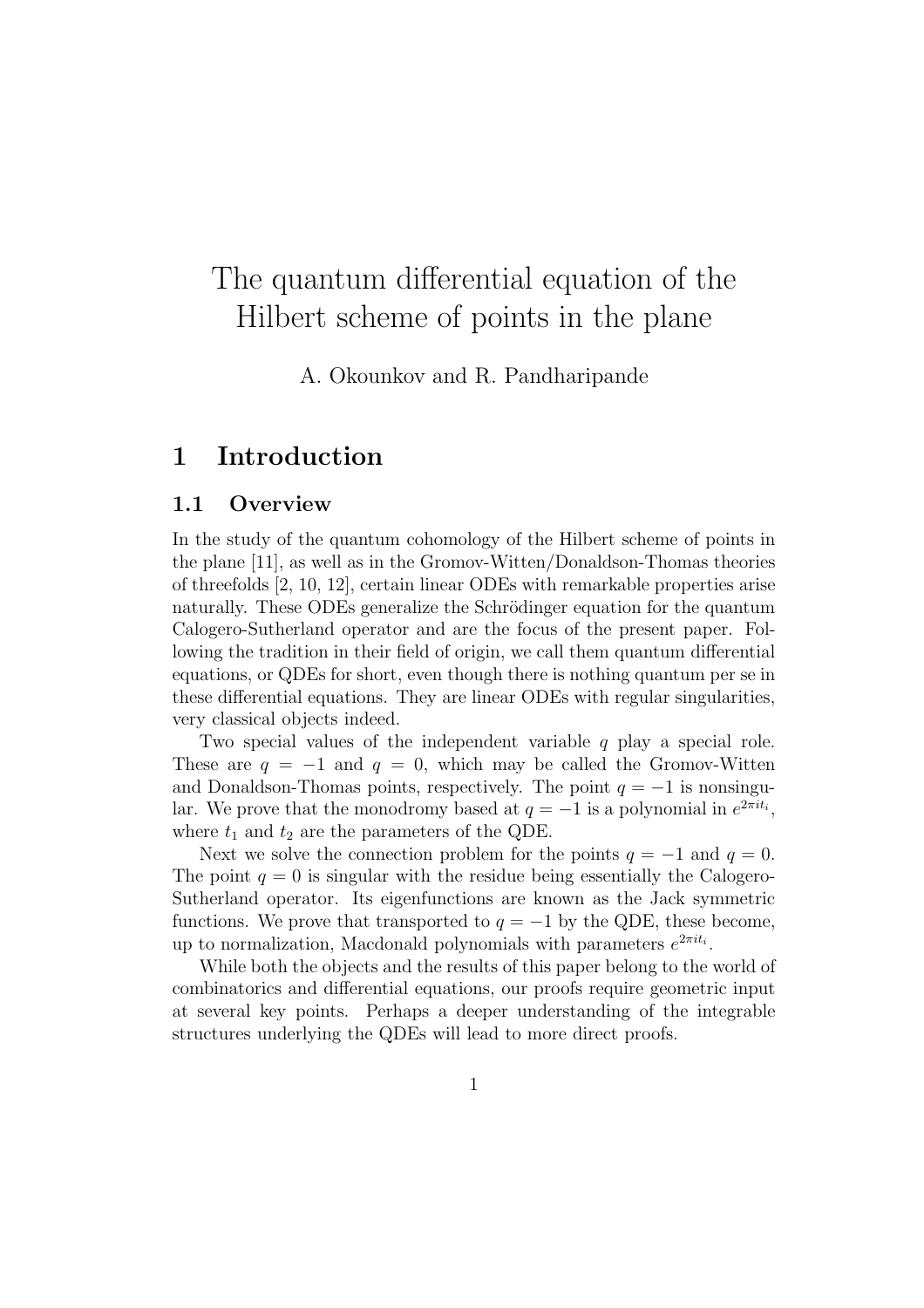The appearance of Macdonald polynomials in the connection problem strongly suggests a relation to the equivariant K-theory of the Hilbert scheme. This relation is further pursued in [1].

## 1.2 Fock space and symmetric functions

The most natural way to write down our ODEs is in terms of creation and annihilation operators acting on the Fock space.

We follow the conventions of [11]. By definition, the Fock space  $\mathcal F$  is freely generated over  $\mathbb C$  by commuting creation operators  $\alpha_{-k}, k \in \mathbb{Z}_{>0}$ , acting on the vacuum vector  $v_{\emptyset}$ . The annihilation operators  $\alpha_k, k \in \mathbb{Z}_{>0}$ , kill the vacuum

$$
\alpha_k \cdot v_\emptyset = 0, \quad k > 0 \,,
$$

and satisfy the commutation relations

$$
[\alpha_k, \alpha_l] = k \, \delta_{k+l} \, .
$$

A natural basis of  $\mathcal F$  is given by the vectors

$$
|\mu\rangle = \frac{1}{\mathfrak{z}(\mu)} \prod \alpha_{-\mu_i} v_{\emptyset}.
$$
 (1)

indexed by partitions  $\mu$ . Here,

$$
\mathfrak{z}(\mu) = |\operatorname{Aut}(\mu)| \prod \mu_i
$$

is the usual normalization factor.

The linear map

$$
p_{\mu} \mapsto \mathfrak{z}(\mu) \mid \mu \rangle , \qquad (2)
$$

where

$$
p_{\mu} = \prod_{k} \sum_{i=1}^{\infty} z_i^{\mu_k}
$$

,

identifies F with symmetric functions of the variables

$$
z_1, z_2, z_3, \ldots
$$

Symmetric functions of fixed degree form eigenspaces of the energy operator:

$$
|\cdot| = \sum_{k>0} \alpha_{-k} \alpha_k.
$$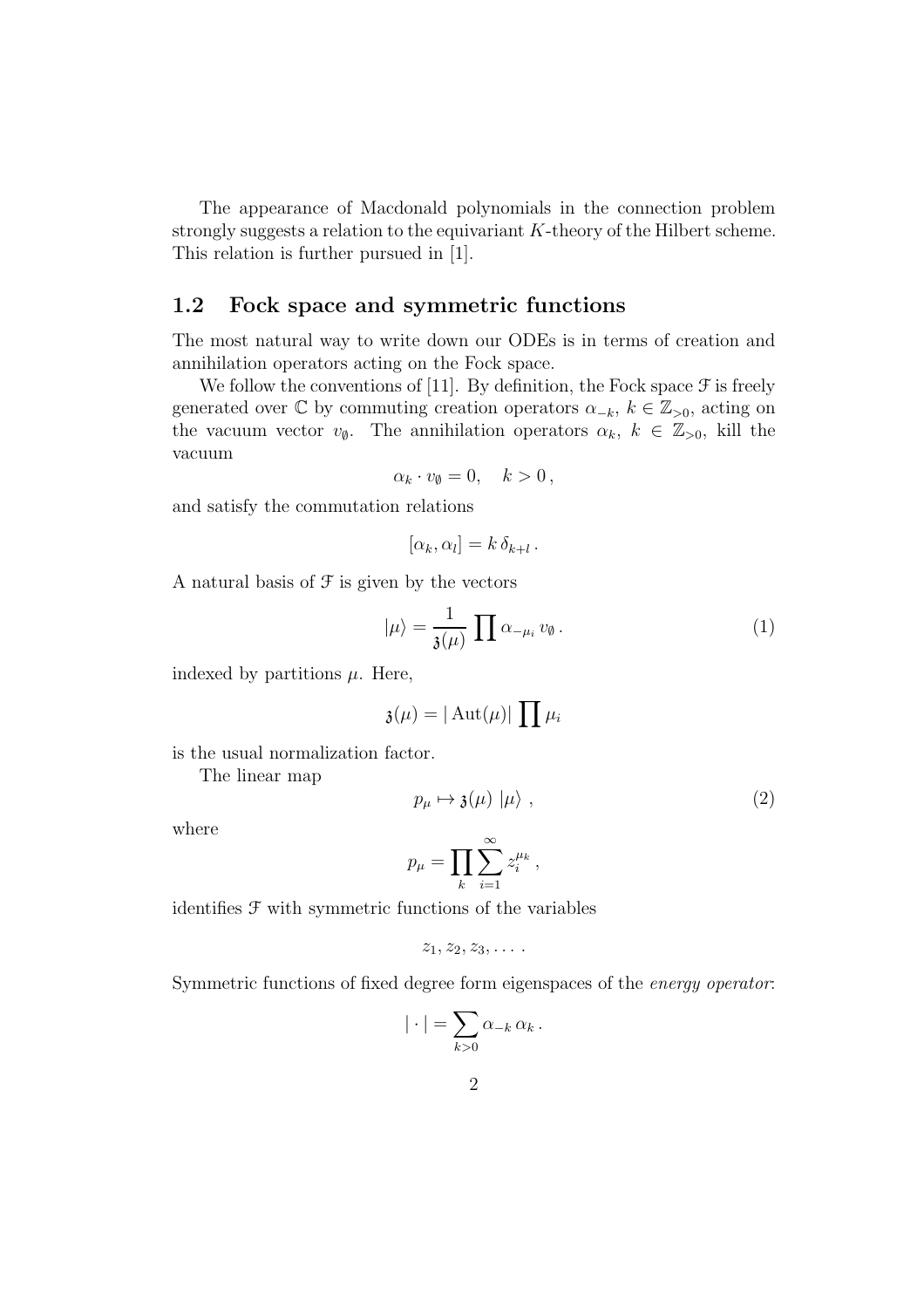#### 1.3 The QDE

The central object of this paper is the differential equation

$$
q\frac{d}{dq}\Psi = \mathsf{M}\Psi, \quad \Psi \in \mathcal{F},\tag{3}
$$

where the operator M is given by

$$
\mathsf{M}(q, t_1, t_2) = (t_1 + t_2) \sum_{k>0} \frac{k}{2} \frac{(-q)^k + 1}{(-q)^k - 1} \alpha_{-k} \alpha_k + \frac{1}{2} \sum_{k,l>0} \left[ t_1 t_2 \alpha_{k+l} \alpha_{-k} \alpha_{-l} - \alpha_{-k-l} \alpha_k \alpha_l \right]. \tag{4}
$$

The variables  $t_1$  and  $t_2$  in (4) are parameters. Note that the q-dependence of M is only in the first sum in (4) which acts diagonally in the basis (1). The two terms in the second sum in (4) are known respectively as the splitting and joining terms.

The operator M commutes with the energy operator  $|\cdot|$ , therefore the equation splits into a direct sum of finite-dimensional ODEs. It is more convenient to study the equivalent equation

$$
q\frac{d}{dq}\Psi = \mathsf{M}_D\Psi\,,\quad \Psi \in \mathcal{F}\,,\tag{5}
$$

where

$$
\mathsf{M}_D = \mathsf{M} - \frac{t_1 + t_2}{2} \frac{(-q) + 1}{(-q) - 1} | \cdot | \,. \tag{6}
$$

The equation (5) is the quantum differential equation for the Hilbert scheme of points, see [11]. One advantage of (5) is that  $q = -1$  is a regular point for (5).

In this paper, we normalize everything exactly as in [11] even though some simplifications such as replacing q by  $-q$  in (4) may seem obvious.

## 1.4 Calogero-Sutherland operator

The quantum-mechanical Calogero-Sutherland operator,

$$
\mathsf{H}_{CS} = \frac{1}{2} \sum_{i} \left( z_i \frac{\partial}{\partial z_i} \right)^2 + \theta(\theta - 1) \sum_{i < j} \frac{1}{|z_i - z_j|^2},\tag{7}
$$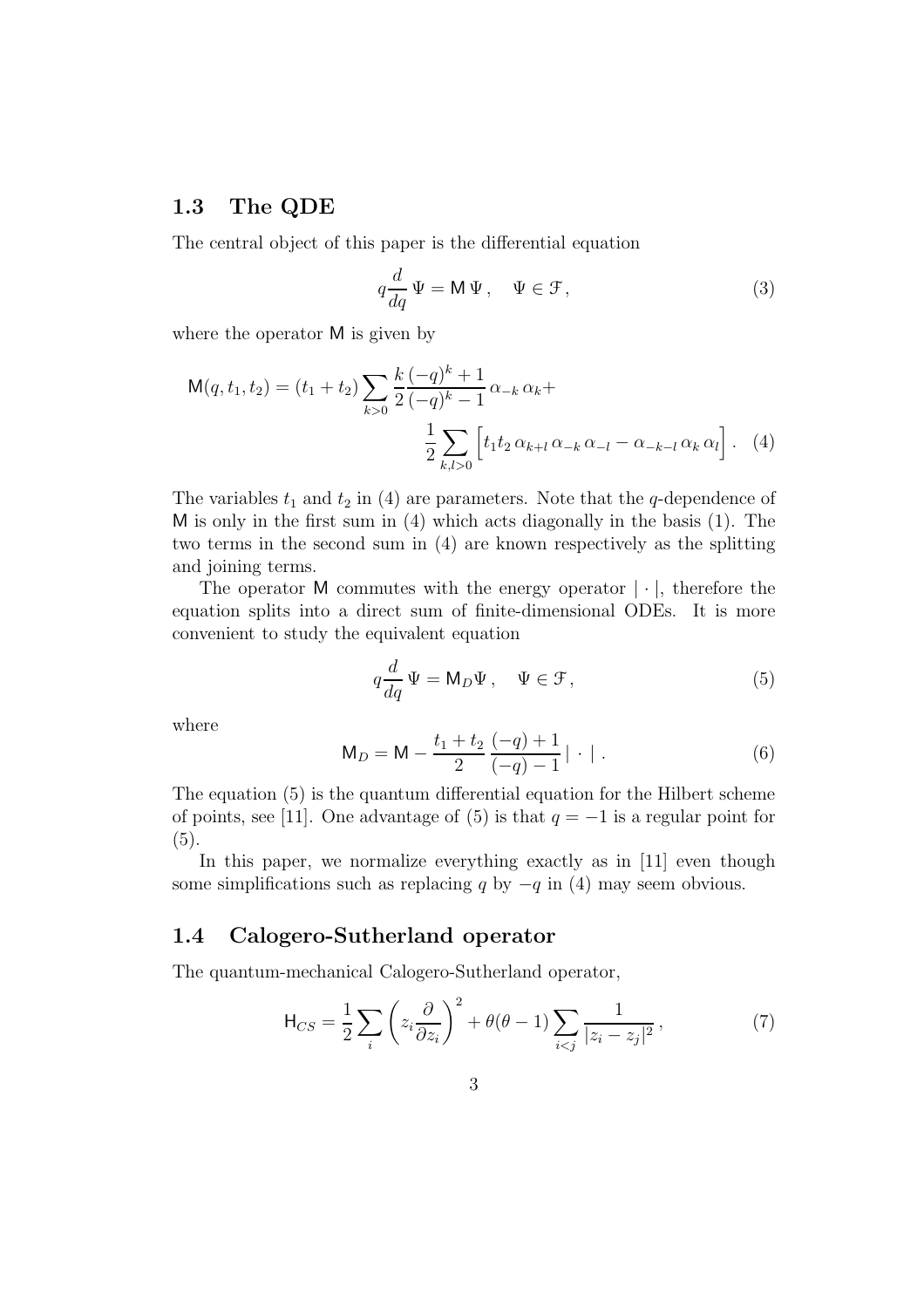describes particles moving on the torus  $|z_i| = 1$  interacting via the potentials  $|z_i - z_j|^{-2}$ . The parameter  $\theta$  adjusts the strength of the interaction. The function

$$
\phi(z) = \prod_{i < j} (z_i - z_j)^{\theta}
$$

is an eigenfunction of  $H_{CS}$ , and the operator  $\phi$   $H_{CS}$   $\phi^{-1}$  preserves the space of symmetric polynomials in the variables  $z_i$ . Therefore, via the identification (2), the operator  $\phi \, H_{CS} \, \phi^{-1}$  acts on the Fock space.

A direct computation shows the operator  $\phi$  H<sub>CS</sub>  $\phi^{-1}$  equals

$$
\Delta_{CS} = \frac{1-\theta}{2} \sum_{k} k \alpha_{-k} \alpha_k + \frac{1}{2} \sum_{k,l>0} \left[ \alpha_{-k-l} \alpha_k \alpha_l + \theta \alpha_{k+l} \alpha_{-k} \alpha_{-l} \right]
$$
(8)

modulo scalars and a multiple of the momentum operator  $\sum_i z_i \frac{\partial}{\partial z_i}$  $\frac{\partial}{\partial z_i}$ , see [13]. We find

$$
\mathsf{M}(0) = -t_1^{\ell(\cdot)+1} \Delta_{CS} \Big|_{\theta = -t_2/t_1} t_1^{-\ell(\cdot)}, \tag{9}
$$

where  $\ell(\mu)$  is the number of parts of the partition  $\mu$  and  $\ell(\cdot)$  is the diagonal operator with eigenvalues  $\ell(\mu)$  in the basis  $|\mu\rangle$ .

The well-known duality  $\theta \mapsto 1/\theta$  in the Calogero-Sutherland model corresponds to the permutation of  $t_1$  and  $t_2$ .

Formula (9) implies the behavior of (3) near the regular singularities  $q = 0, \infty$  is described by the Schrödinger equation for (7). The connection problem for these two points may be viewed as a scattering produced by nonstationary terms in (3). This problem will be considered in Section 4.6.

## 1.5 An application

The solution of the connection problem may be combined with the results of [10] to give a box-counting formula for triple Hodge integrals. While we will not reproduce the required formulas here, the essence summarized as follows.

In [10] a certain enumerative object, called the *capped vertex* was introduced and shown to satisfy the GW/DT correspondence. Its ingredients on the GW and DT sides are quite different. On the GW side, it encapsulates the general triple Hodge integrals, repackaged using fundamental solutions of our QDE, normalized at  $q = -1$ .

On the DT side, the expression is essentially combinatorial, its main ingredient being a certain weighted count of 3-dimensional partitions known as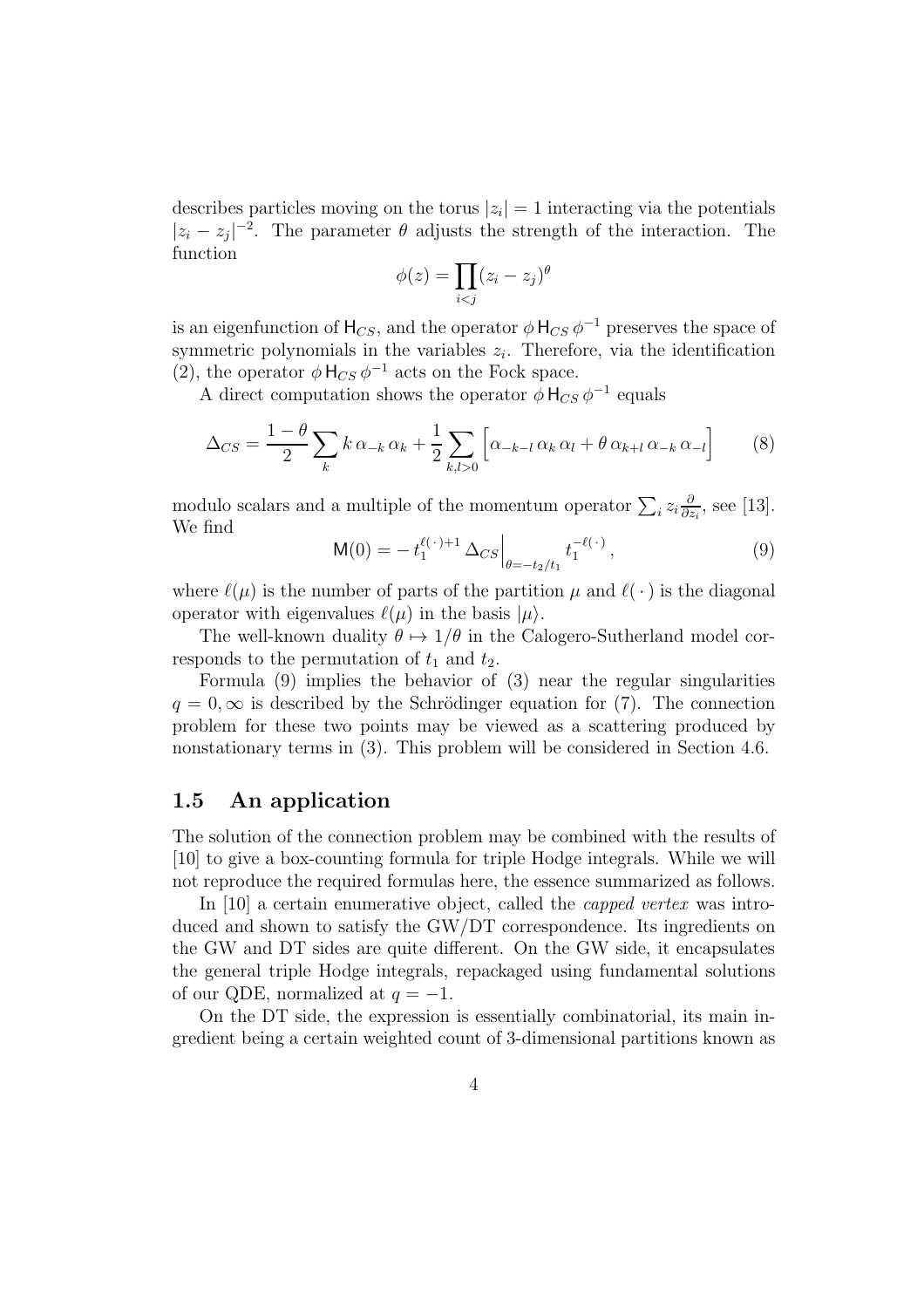the equivariant vertex. It is similarly decorated by the fundamental solutions of the QDE, but this time normalized at  $q = 0$ . Therefore, it is precisely the connection formulas for the QDE that relate the two expressions.

## 1.6 Acknowledgments

We thank R. Bezrukavnikov, P. Etingof, N. Katz, D. Maulik, N. Nekrasov, and A. Oblomkov for valuable discussions. The results presented here date back several years. See, in particular, [1] for further developments.

Both authors were partially supported by the Packard foundation and the NSF.

# 2 Basic properties

## 2.1 Singularities

For  $\Psi \in \mathcal{F}$  of energy n, the equation (5) is a linear first order ODE in  $p(n)$  unknowns, where  $p(n)$  is the number of partitions of n. It has regular singularities. These are  $q = 0, \infty$ , and solutions  $\zeta$  of

$$
(-\zeta)^m = 1, \quad m = 2, \ldots, n\,,
$$

excluding  $q = -1$ .

For example, for  $n = 3$ , in the basis (1) ordered lexicographically, the matrix  $M_D$  takes the form

$$
\begin{bmatrix} 3(t_1+t_2)\frac{q^2-1}{q^2-q+1} & -3 & 0 \ 2t_1t_2 & (t_1+t_2)\frac{q+1}{q-1} & -1 \ 0 & 3t_1t_2 & 0 \end{bmatrix}.
$$

## 2.2 Residues at  $q = 0$

Equation (9) relates the residue of (5) at  $q = 0$  to the Calogero-Sutherland operator. In particular, the eigenfunctions of  $M(0)$  are, up to normalization, Jack symmetric functions.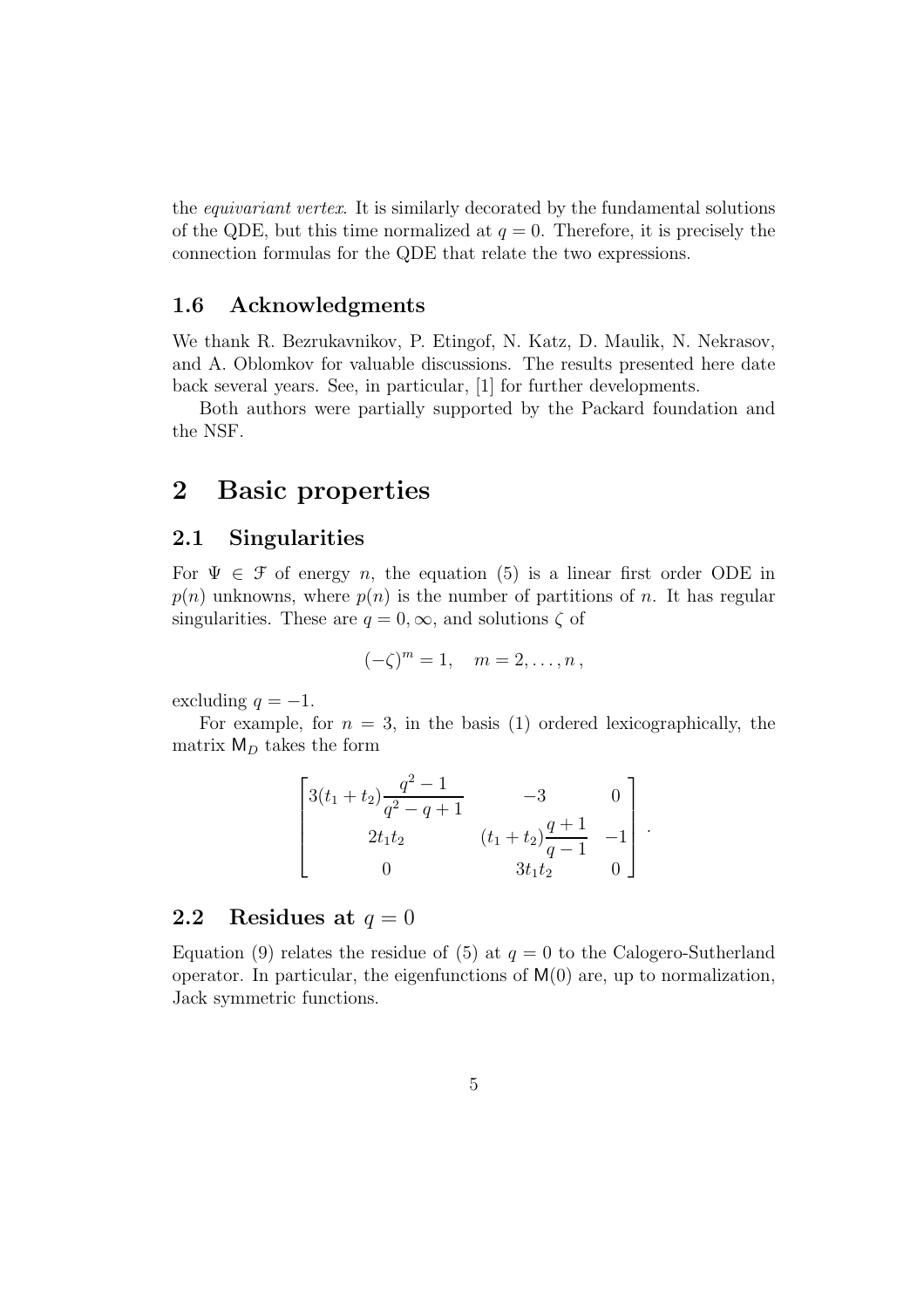More precisely, let  $J_{\lambda} \in \mathcal{F}$  be integral form of the Jack symmetric function depending on the parameter  $\alpha = 1/\theta$  as in [8]. We define

$$
\mathsf{J}^{\lambda} = t_2^{|\lambda|} t_1^{\ell(\cdot)} J_{\lambda}|_{\alpha = -t_1/t_2}.
$$
 (10)

These are eigenfunctions of  $M_D(0)$  with eigenvalues

$$
-c(\lambda; t_1, t_2) = -\sum_{(i,j)\in\lambda} \left[ (j-1)t_1 + (i-1)t_2 \right].
$$
 (11)

The normalization is such that

$$
\mathsf{J}^{\lambda} = |\lambda|! \left(t_1 t_2\right)^{|\lambda|} |1^{|\lambda|}\rangle + \dots \tag{12}
$$

For example, we have

$$
\mathsf{J}^{(k)} = k! \, t_1^k \, \sum_{|\mu|=k} (-1)^{k-\ell(\mu)} \, t_2^{\ell(\mu)} \, |\mu\rangle \; .
$$

In general, the coefficient of  $|\mu\rangle$  in the expansion of  $J^{\lambda}$  is  $(t_1t_2)^{\ell(\mu)}$  times a polynomial in  $t_1$  and  $t_2$  of degree  $|\lambda| - \ell(\mu)$ .

Geometrically,  $J^{\lambda}$  correspond to classes of monomial ideals in the equivariant cohomology of the Hilbert scheme of points, see [14, 7]. From this point of view, the symmetry

$$
J^{\lambda}(t_2, t_1) = J^{\lambda'}(t_1, t_2), \tag{13}
$$

where  $\lambda'$  is the transpose of  $\lambda$ , is obvious.

By the general theory of ODEs, we can construct a solution

$$
\Psi = \mathsf{Y}^{\lambda}(q) \, q^{-c(\lambda; t_1, t_2)}, \quad \mathsf{Y}^{\lambda}(q) \in \mathbb{C}[[q]]
$$

of (5) which converges for  $|q| < 1$  and satisfies

$$
\mathsf{Y}^\lambda(0)=\mathsf{J}^\lambda\,.
$$

The symmetry (13) generalizes to

$$
\mathsf{Y}^{\lambda}(t_2,t_1)=\mathsf{Y}^{\lambda'}(t_1,t_2)\,.
$$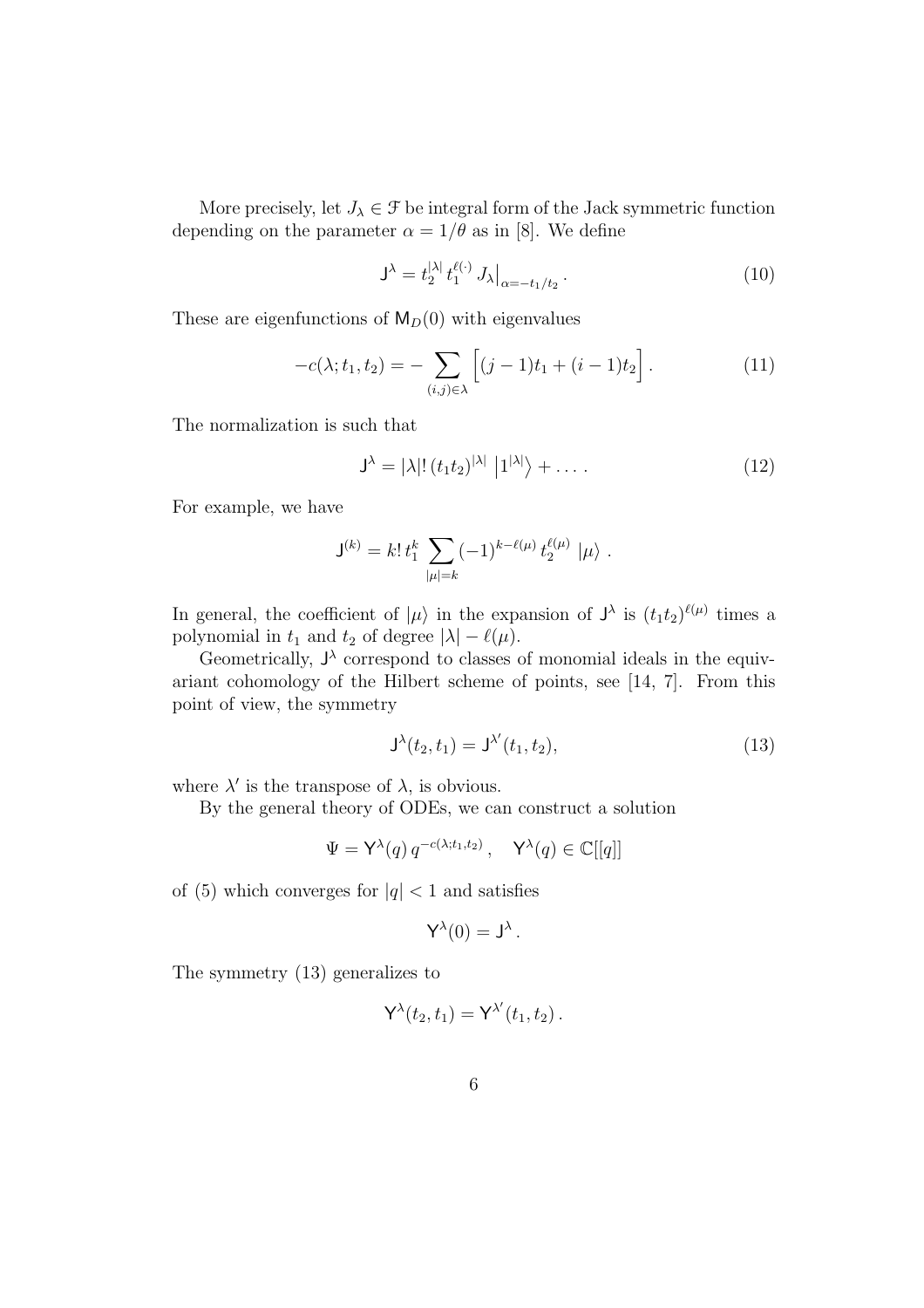## 2.3 Other residues

We find

$$
\mathsf{M}_{D}(q^{-1}) = -(-1)^{\ell(\cdot)} \, \mathsf{M}_{D}(q) \, (-1)^{\ell(\cdot)} \,. \tag{14}
$$

Therefore, the exponents at  $q = \infty$  are the same as exponents at  $q = 0$ .

If  $\zeta \neq -1$  is a root of unity, then

$$
\operatorname{Res}_{q=\zeta} q^{-1} \operatorname{M}_D(q) = (t_1 + t_2) \sum_{\{k \mid (-\zeta)^k = 1\}} \alpha_{-k} \alpha_k, \qquad (15)
$$

which is diagonal in the basis (1). In particular, the exponents at the roots of unity are positive integer multiples of the number  $(t_1 + t_2)$ , which we call the level of the equation.

For positive integer levels, the solutions will be seen to be regular at the roots of unity, implying that the  $\mathsf{Y}^{\lambda}$  are polynomial.

#### 2.4 Unitarity

The standard inner product on cohomology induces a certain bilinear inner product on F with respect to which M is symmetric.

As will be explained below, it is more convenient for us to work with a certain Hermitian inner product — an inner product antilinear in the second entry. This means that

$$
\langle af, g \rangle = a \langle f, g \rangle , \quad a \in \mathbb{C}(t_1, t_2)
$$

and

$$
\langle f, g \rangle = \overline{\langle g, f \rangle} \,,
$$
 where, by definition

$$
\overline{a(t_1, t_2)} = a(-t_1, -t_2).
$$

Specifically, we consider the Hermitian product defined on basis vectors by

$$
\langle \mu | \nu \rangle = \frac{1}{(t_1 t_2)^{\ell(\mu)}} \frac{\delta_{\mu\nu}}{\mathfrak{z}(\mu)} \,. \tag{16}
$$

We then have

$$
(\alpha_k)^* = (t_1 t_2)^{\text{sgn}(k)} \alpha_{-k}, \qquad (17)
$$

and hence M is skew-Hermitian:

$$
\mathsf{M}^* = -\mathsf{M} \tag{18}
$$

The following is an immediate corollary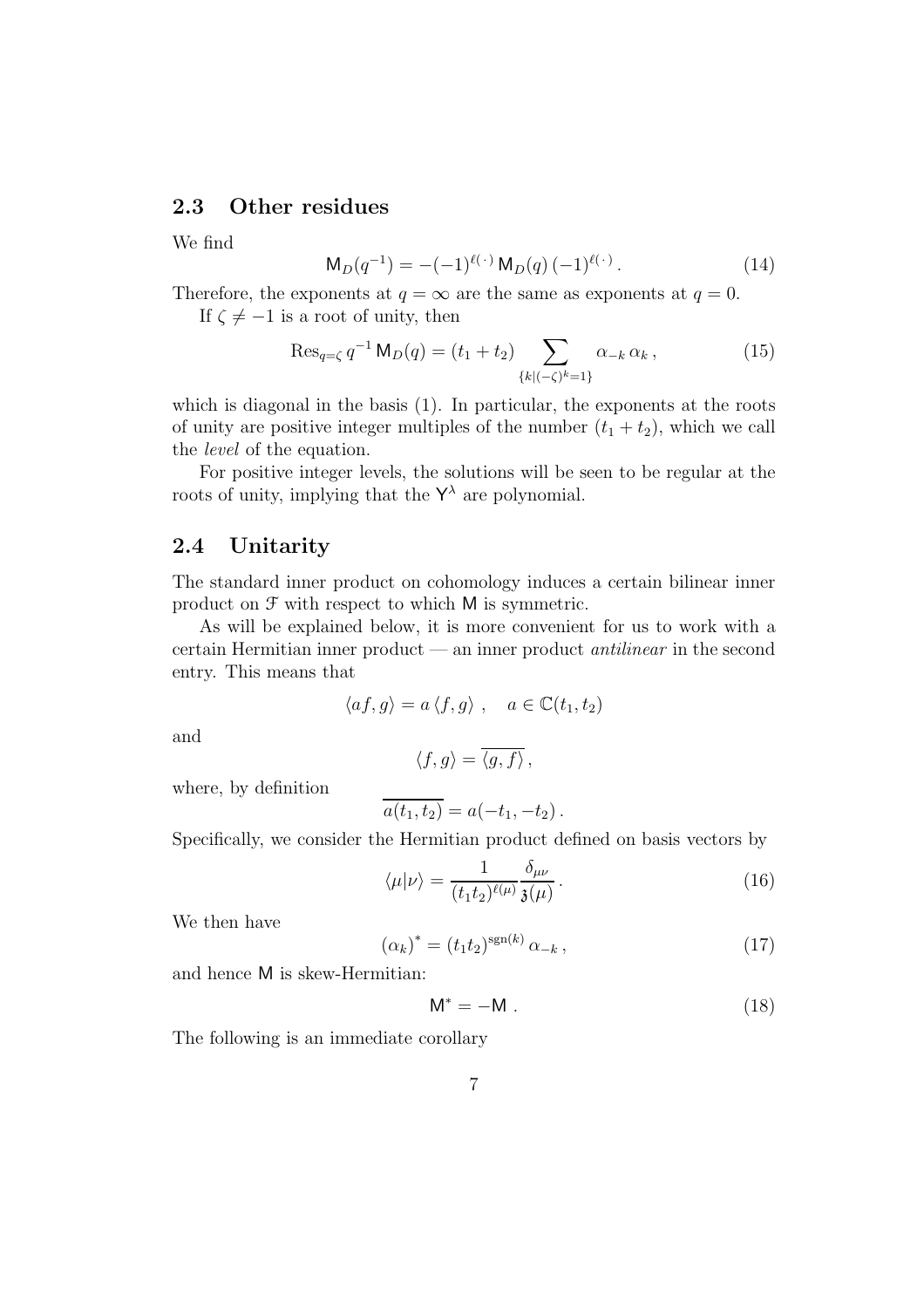Proposition 1. The connection

$$
\nabla(t_1, t_2) = q\frac{d}{dq} - \mathsf{M}_D(q; t_1, t_2)
$$

is unitary.

The polynomials  $J^{\lambda}$  are orthogonal with respect to (16). Their norm is given by the product of the tangent weights:

$$
\|\mathsf{J}^{\lambda}\|^2 = \prod_{\text{tangent weights } \mathsf{w}} \mathsf{w}
$$
 (19)

We recall that the tangent weights w to the Hilbert scheme at the monomial ideal indexed by  $\lambda$  are given by

$$
\{w\} = \{t_1(a(\square) + 1) - t_2 l(\square), -t_1 a(\square) + t_2(l(\square) + 1)\}_{\square \in \lambda}, \qquad (20)
$$

where  $a(\Box)$  and  $l(\Box)$  denote the arm-length  $\lambda_i - j$  and leg-length  $\lambda'_j - i$  of a square  $\square = (i, j)$  in a the diagram  $\lambda$ . Proposition (1) implies the following

#### Corollary 2.

$$
\langle \mathsf{Y}^\lambda(q), \mathsf{Y}^\mu(q) \rangle = \delta_{\lambda \mu} \, \|\mathsf{J}^\lambda\|^2 \,.
$$

Proposition 1 may also be phrased as a relation between the fundamental solutions on opposite levels.

There is a geometric reason why the Hermitian inner product (16) is preferred. As explained in [10], it is natural do define inner products on  $\mathcal F$  as equivariant GW/DT invariants of  $\mathbf P^1 \times \mathbb C^2$  relative to the fibers over  $0, \infty \in \mathbf{P}^1$ . In that setting, our parameters  $t_1$  and  $t_2$  correspond to the ratios of torus weights in  $\mathbb{C}^2$ -direction to the weight in the  $\mathbf{P}^1$ -direction. But, clearly, the tangent spaces to  $\mathbf{P}^1$  at 0 and  $\infty$  have *opposite* torus weights.

# 3 Monodromy

## 3.1 Intertwiners

#### 3.1.1

A crucial role in what follows will be played by certain operators

$$
\mathsf{S}(a,b) \in \mathrm{End}(\mathcal{F}) \otimes \mathbb{Q}(q,t_1,t_2), \quad (a,b) \in \mathbb{Z}^2,
$$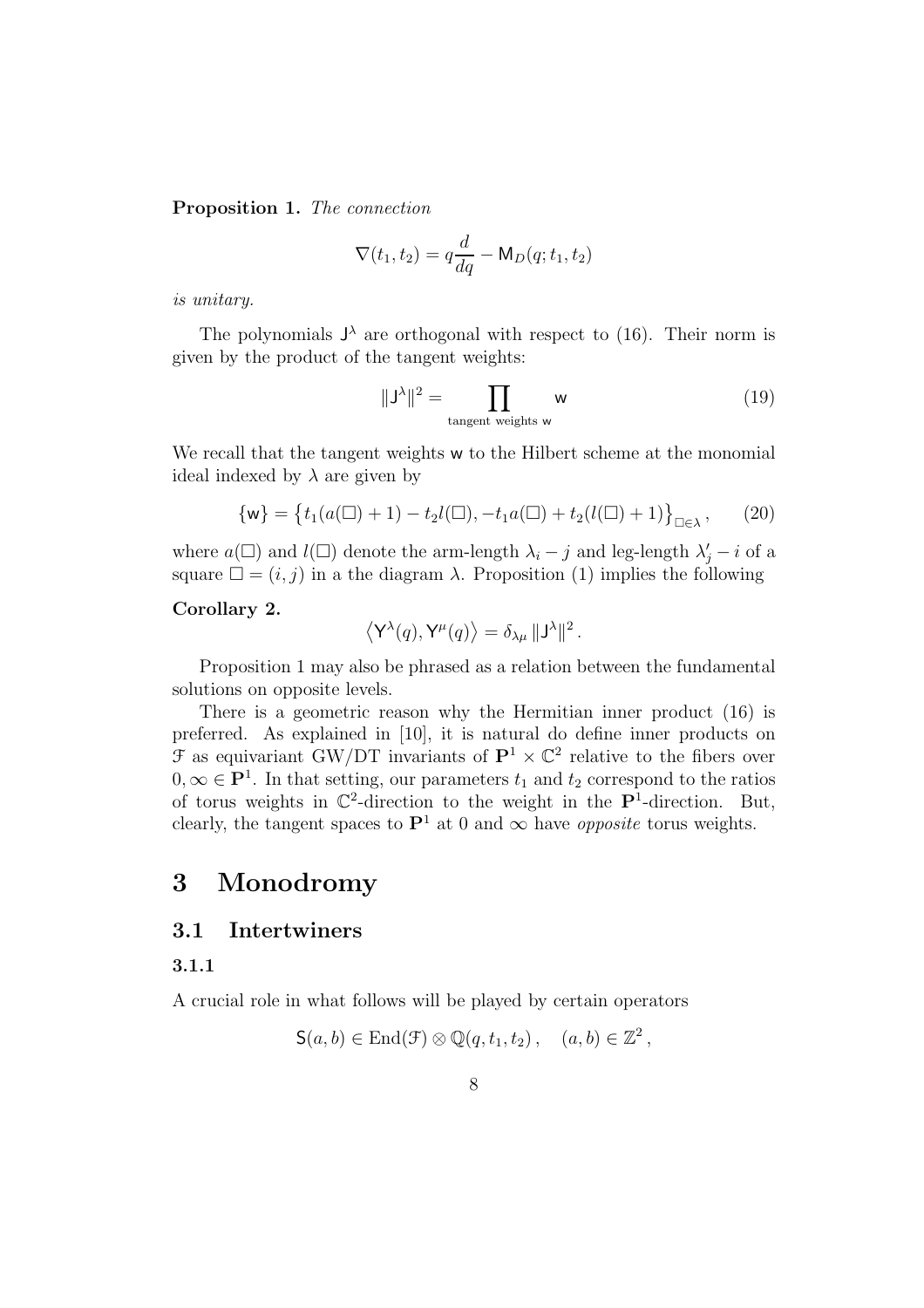that intertwine the monodromy of  $\nabla(t_1, t_2)$  and  $\nabla(t_1 - a, t_2 - b)$ , that is, satisfy

$$
\nabla(t_1, t_2) \mathsf{S}(a, b) = \mathsf{S}(a, b) \, \nabla(t_1 - a, t_2 - b) \,. \tag{21}
$$

The construction of these operators is geometric and is provided by the Gromov-Witten and Donaldson-Thomas theories of local curves. The equivalence of these two theories, a very special case of general GW/DT conjectures of [9], was proven in [12]. Specifically, the GW/DT partition function of the total space of the  $\mathcal{O}(a) \oplus \mathcal{O}(b)$  bundle over  $\mathbf{P}^1$ , relative the fibers over  $0, \infty \in \mathbf{P}^1$  defines an operator on  $\mathcal{F}$ . Up to normalization, these are the intertwiners S.

A formula for the intertwiners S in terms of the fundamental solution of QDE may be derived using equivariant localization in GW and DT theories, respectively. We refer to [12] for technical details and state only the final result here.

#### 3.1.2

Let  $\Phi(q; t_1, t_2)$  be the fundamental solution of the QDE

$$
q\frac{d}{dq}\Phi(q; t_1, t_2) = \mathsf{M}_D\,\Phi(q; t_1, t_2)\,,\tag{22}
$$

normalized by

$$
\Phi(-1; t_1, t_2) = 1.
$$

Denote

$$
g(x,t) = \frac{x^{tx}}{\Gamma(tx)}, \quad x > 0.
$$

and let  $\mathsf{G}_\text{\tiny GW}$  denote the diagonal operator with the following eigenvalues

$$
G_{\rm GW}(t_1, t_2) | \mu \rangle = \prod_i g(\mu_i, t_1) g(\mu_i, t_2) | \mu \rangle . \tag{23}
$$

#### 3.1.3

Let Y denote the matrix formed by the vectors  $Y^{\lambda}$ . Let  $G_{DT}(t_1, t_2)$  be the diagonal matrix with eigenvalues

$$
q^{-c(\lambda,t_1,t_2)}\prod_{\text{tangent weights } w}\frac{1}{\Gamma(w+1)}\,,
$$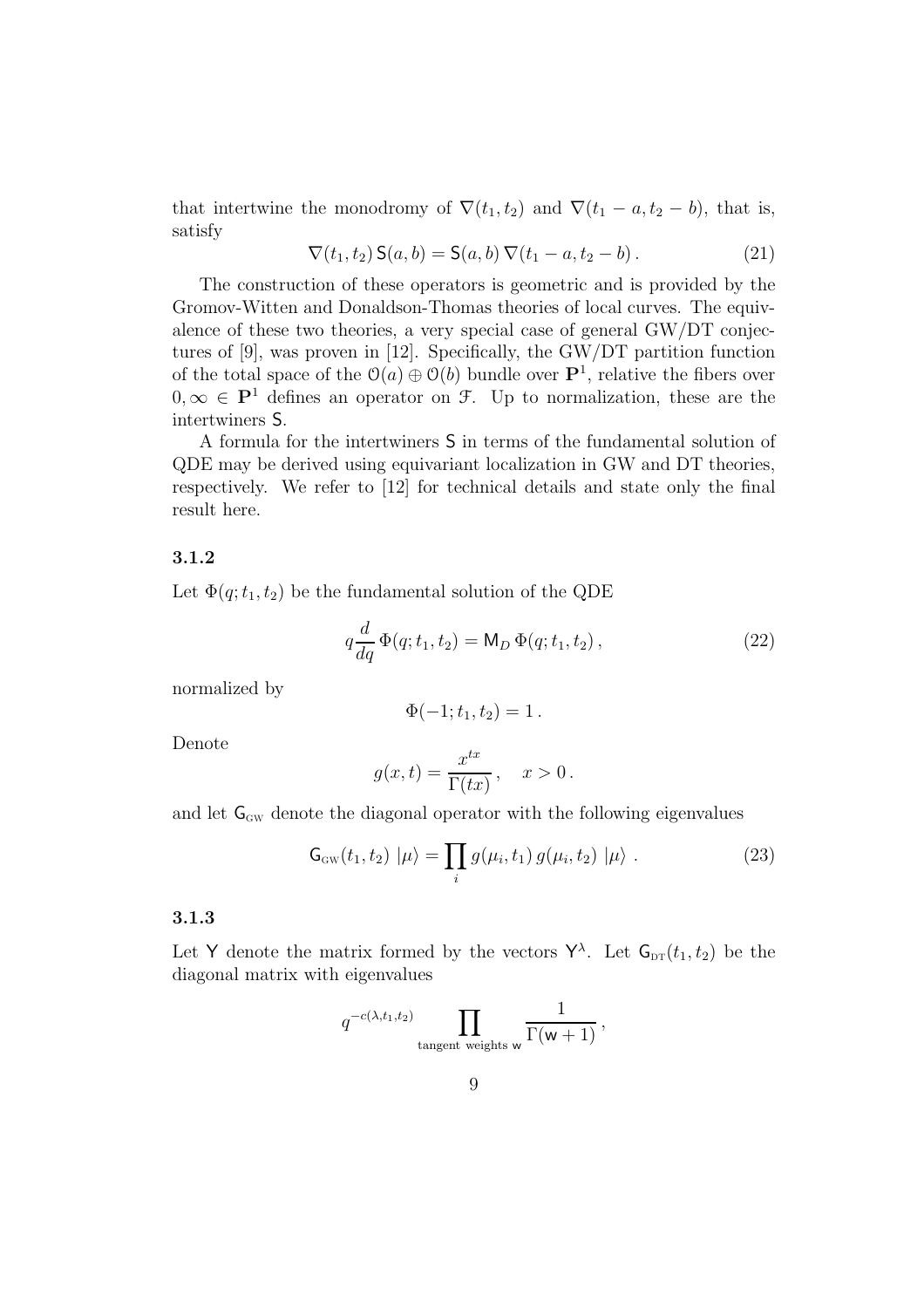where  $c(\lambda, t_1, t_2)$  is the sum of  $(t_1, t_2)$ -contents defined in (11) and the product ranges over the tangent weights w to the Hilbert scheme at the monomial ideal labeled by the partition  $\lambda$  as in (20). We fix a branch of the multivalued functions  $q^{-c(\lambda,t_1,t_2)}$  by

$$
q^{-c(\lambda, t_1, t_2)}\Big|_{q=-1} = e^{\pi i c(\lambda, t_1, t_2)} \tag{24}
$$

The matrix  $Y G_{DT}$  is a solution of the QDE with a particular normalization near  $q=0$ .

#### 3.1.4

Equivariant localization of relative GW/DT invariant of  $\mathcal{O}(a) \oplus \mathcal{O}(b)$  yields the following result

**Theorem 1.** For  $(a, b) \in \mathbb{Z}^2$ , there exists  $S(a, b) \in \text{End}(\mathcal{F}) \otimes \mathbb{Q}(q, t_1, t_2)$  such that

$$
\begin{split} \mathsf{S}(a,b) &= \Phi(t_1,t_2) \, \mathsf{G}_{\scriptscriptstyle{\mathrm{GW}}}(t_1,t_2) \, \mathsf{G}_{\scriptscriptstyle{\mathrm{GW}}}(t_1-a,t_2-b)^{-1} \, \Phi(t_1-a,t_2-b)^{-1} \\ &= \mathsf{Y}(t_1,t_2) \, \mathsf{G}_{\scriptscriptstyle{\mathrm{DT}}}(t_1,t_2) \, \mathsf{G}_{\scriptscriptstyle{\mathrm{DT}}}(t_1-a,t_2-b)^{-1} \, \mathsf{Y}(t_1-a,t_2-b)^{-1} \,. \end{split} \tag{25}
$$

#### 3.1.5

Formulas (25) are derived as follows. Let  $Z'_{\text{DT}}(\lambda, \mu)$  denote the reduced Donaldson-Thomas partition function of the total space of

$$
\mathcal{O}(a) \oplus \mathcal{O}(b) \to \mathbf{P}^1,
$$

relative to the fibers over  $0, \infty \in \mathbf{P}^1$ . The partitions  $\lambda$  and  $\mu$  record the tangency to these fibers. The degree  $d = |\lambda| = |\mu|$  of the curve is implicit in the notation. By definition  $Z'_{\text{DT}}(\lambda, \mu)$  is a generating function counting 1-dimensional subschemes C with weight  $q^{\chi(\mathcal{O}_C)}$ . By Theorem 3 of [12],

$$
(-q)^{-d(2+a+b)/2} Z'_{\text{DT}}(\lambda, \mu) = (-iu)^{d(a+b)+\ell(\lambda)+\ell(\mu)} Z'_{\text{GW}}(\lambda, \mu) \tag{26}
$$

after the change of variables  $q = -e^{iu}$ . Here,  $Z'_{\text{GW}}(\lambda, \mu)$  is the generating function for the Gromov-Witten counts weighting genus g curves by  $u^{2g-2}$ . Theorem 2 of [12] shows  $Z'_{\text{DT}}(\lambda, \mu)$  is a rational function of q.

The equality (26) is proven in [12] in equivariant cohomology with respect to the fiberwise  $(\mathbb{C}^*)^2$ -action. A stronger result that involves the full  $(\mathbb{C}^*)^3$ of automorphisms is proven in Proposition 1 of [10].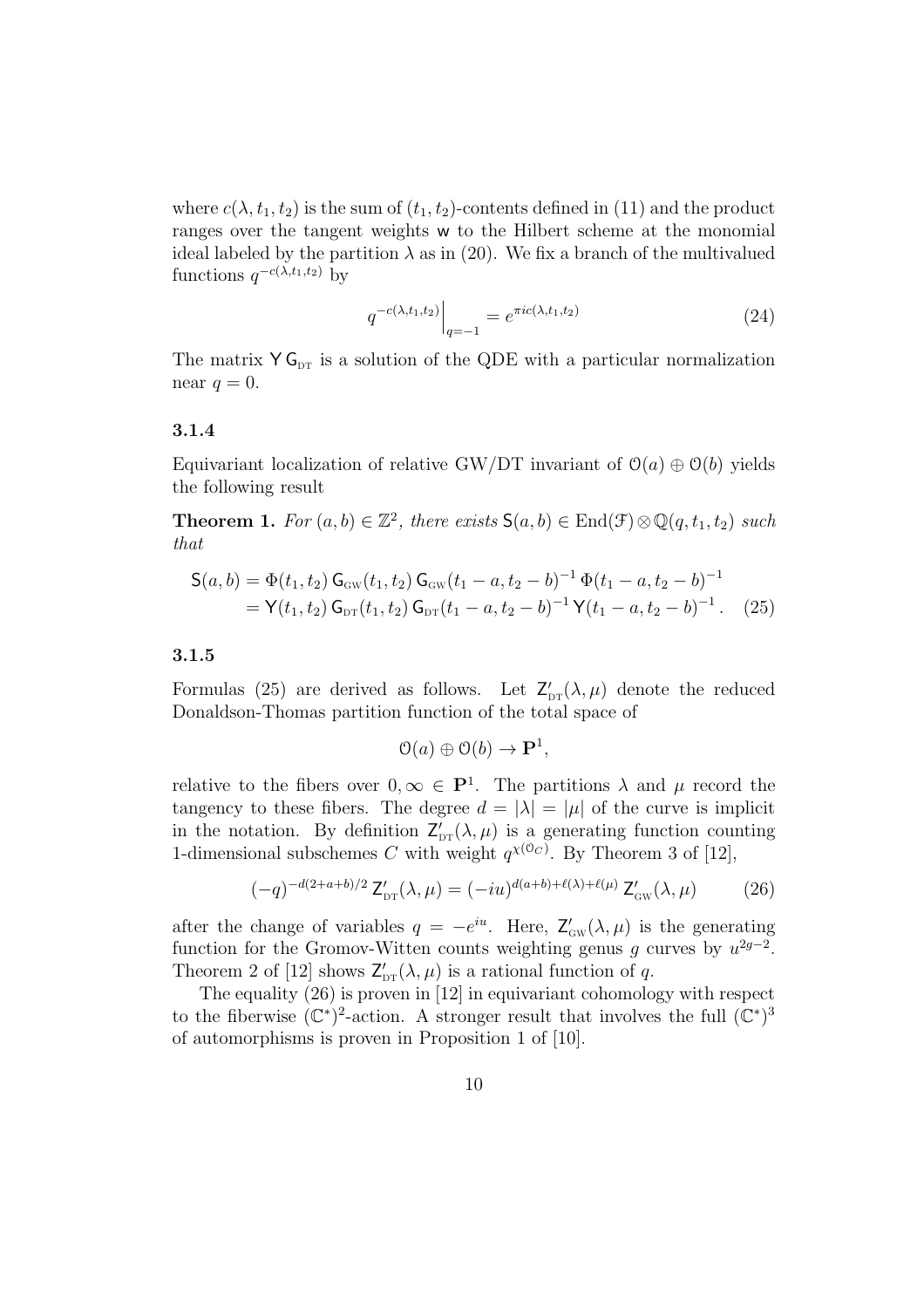Both sides of (26) may be computed by equivariant localization, see for example, Section 2 of [10] for a summary. The formula involves the rubber integrals as well as certain edge weights. The relation of rubber integrals to the fundamental solution of our QDE, and hence to the matrix Y, is discussed in Section 11.2 of [12]. (Note a scalar difference between operators M and  $M_D$ .) Similarly, Gromov-Witten rubber integrals lead to the matrix  $\Psi$ .

The Donaldson-Thomas edge weights are described in Section 4 of [9]. In both theories, edge weights are rational function of equivariant parameters that factor into linear factors. They may be rewritten as ratios of Γ-functions, as they appear in the middle of (26). After making all terms explicit, cancelling a common prefactor, and scaling the equivariant weight of  $T_0P^1$  to equal 1, we arrive at the claim of the Theorem.

#### 3.1.6

The intertwining property (21) is obvious from (25) as are the following composition property

$$
S(a_1, b_1; t_1, t_2) S(a_2, b_2; t_1 - a_1, t_2 - a_2) = S(a_1 + a_2, b_1 + b_2; t_1, t_2)
$$

and symmetry

$$
S(a, b; t_1, t_2) = S(b, a; t_2, t_1).
$$

We further have

**Proposition 3.** The intertwiner  $S(a, b)$  is a Laurent polynomial in q when  $a + b \geq 0$ .

*Proof.* The matrix  $S(a, b)$  is a rational solution of an ODE (21) with regular singularities. Its possible singularities are controlled by the integer exponents of (21). By (15) all integer exponents at roots of unity are nonnegative when  $a + b > 0.$ □

## 3.2

Since the matrix  $\Phi$  is nonsingular away from the singularities of the differential equation, the additional singularities of S are determined by the diagonal matrix  $\mathsf{G}_{\mathrm{GW}}$ . We conclude the following result.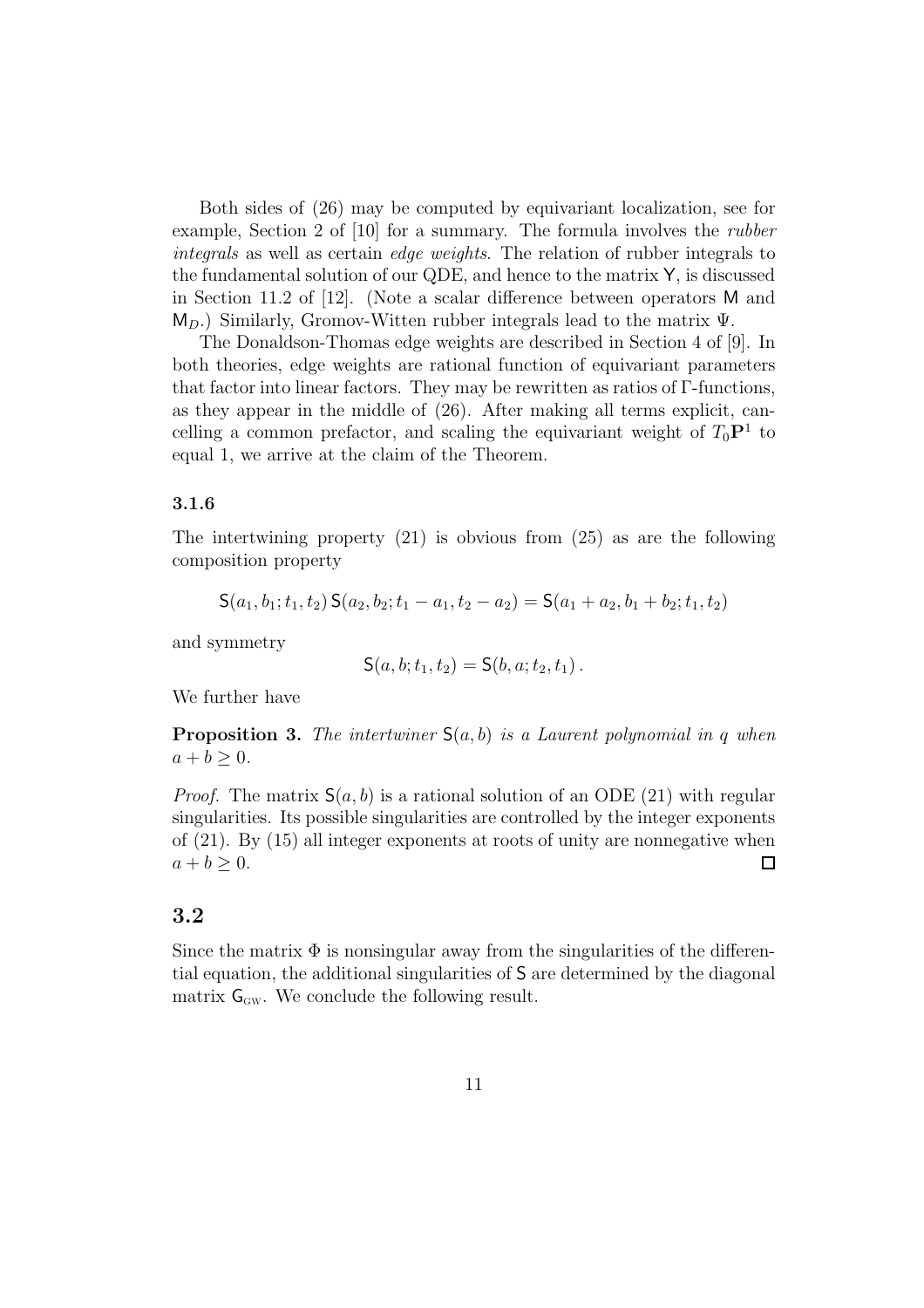**Theorem 2.** The connections  $\nabla(t_1, t_2)$  and  $\nabla(t_1, t_2 - 1)$  have isomorphic monodromy provided

$$
t_2 \neq \frac{r}{s}, \quad 0 < r \le s \le n \, .
$$

At zero level,  $t_1 + t_2 = 0$ , the matrix  $M_D$  is constant in q and, hence, the monodromy is abelian. Furthermore, it is semisimple unless  $t_1 = t_2 = 0$ . We can use Theorem 2 repeatedly to get from an integer level to zero level.

**Corollary 4.** At integer level  $t_1 + t_2 = l \in \mathbb{Z}$ , the monodromy is abelian. Additionally, the monodromy is semisimple provided

$$
t_1 \neq r/s \tag{27}
$$

with  $0 < s \leq n$  and

$$
r = \begin{cases} 1, \dots, ls - 1, & l > 0, \\ ls, \dots, 0, & l \le 0. \end{cases}
$$

Proof. By Theorem 2, we need only prove the monodromy is semisimple for

$$
(t_1, t_2) = (l, 0), \quad l > 0.
$$

For the rest of this proof we use  $>$  to denote the following partial ordering on partitions of a fixed number  $n$ . It is the transitive closure of the following relation:  $\lambda > \mu$  if  $\lambda_i = \mu_i + \mu_k$  for some *i*, *j*, *k*, all other parts being identical in the two partitions. The matrix  $M_D(q; l, 0)$  is upper-triangular in the basis (1) with respect to this partial ordering.

We look for solutions of the form

$$
B(q) q^{\mathsf{M}_D(0;l,0)}, \tag{28}
$$

where  $B(q)$  is holomorphic in q and upper-triangular with 1's on the diagonal. The matrix  $M_D(0; l, 0)$  is semisimple with eigenvalues of the form

$$
-c(\lambda; l, 0) = -l \sum_{i} \frac{\lambda_i^2}{2}.
$$

If  $\lambda > \mu$  and  $l > 0$  then,

$$
c(\lambda; l, 0) - c(\mu; l, 0) > 0
$$

because  $(a+b)^2 > a^2+b^2$  for  $a, b > 0$ . Thus, the eigenvalues of  $M_D(0; l, 0)$  are strictly increasing down the diagonal. Hence, by a straightforward argument, a formal solution (28) can always be calculated order by order in q.  $\Box$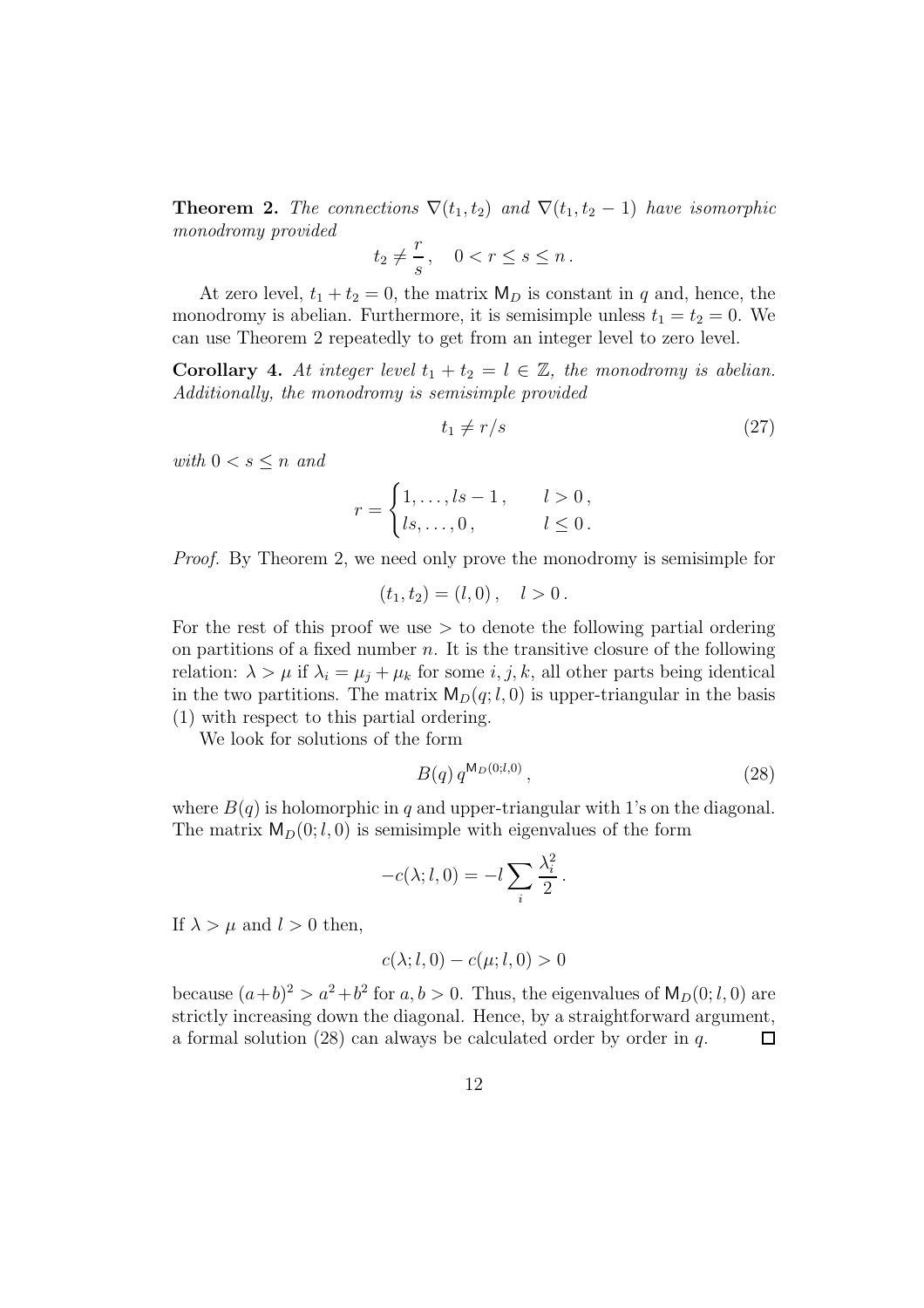## 3.3

Consider the operator

$$
\Gamma \left| \mu \right\rangle = \frac{(2\pi i)^{\ell(\mu)}}{\prod \mu_i} \mathsf{G}_{\scriptscriptstyle{\mathrm{GW}}}(t_1,t_2) \left| \mu \right\rangle
$$

and the connection

$$
\nabla^{\Gamma} = \Gamma \, \nabla \, \Gamma^{-1} \, .
$$

The monodromy of this connection with base point  $q = -1$  defines a representation

 $\pi_1(\mathbb{C} \setminus {\text{singularities}}, -1) \to \text{Aut}(\mathcal{F})$ (29)

Theorem 3. Matrix elements of (29) are Laurent polynomials in

$$
T_i = e^{2\pi i t_i}, \quad i = 1, 2.
$$

Further, the monodromy (29) is unitary with respect to the Hermitian form defined by

$$
\langle \langle \mu | \nu \rangle \rangle = \frac{\delta_{\mu\nu}}{\mathfrak{z}(\mu)} \prod_{i} \left( T_1^{\mu_i/2} - T_1^{-\mu_i/2} \right) \left( T_2^{\mu_i/2} - T_2^{-\mu_i/2} \right) . \tag{30}
$$

The Hermitian form above is anti-linear with respect to the involution

$$
\overline{T_i} = T_i^{-1}, \quad i = 1, 2.
$$

We note that the Hermitian product (30) is essentially the Macdonald inner product as well as the natural inner product in the K-theory of the Hilbert scheme of points, see [4]. This will be revisited below and, more fully, in [1].

*Proof.* Let  $\gamma(t_1, t_2)$  be the monodromy of  $\nabla$  along a loop based at  $q = -1$ . By  $(21)$ , we have

$$
\gamma(t_1-a,t_2-b)=S(-1;a,b)\,\gamma(t_1,t_2)S(-1;a,b)^{-1}\,.
$$

On the other hand,

$$
S(-1; a, b) = \Gamma(t_1 - a, t_2 - b)^{-1} \Gamma(t_1, t_2).
$$

Hence  $\Gamma \gamma \Gamma^{-1}$  is invariant under  $t_i \mapsto t_i + 1$  and, therefore, is a meromorphic function of  $T_1$  and  $T_2$ .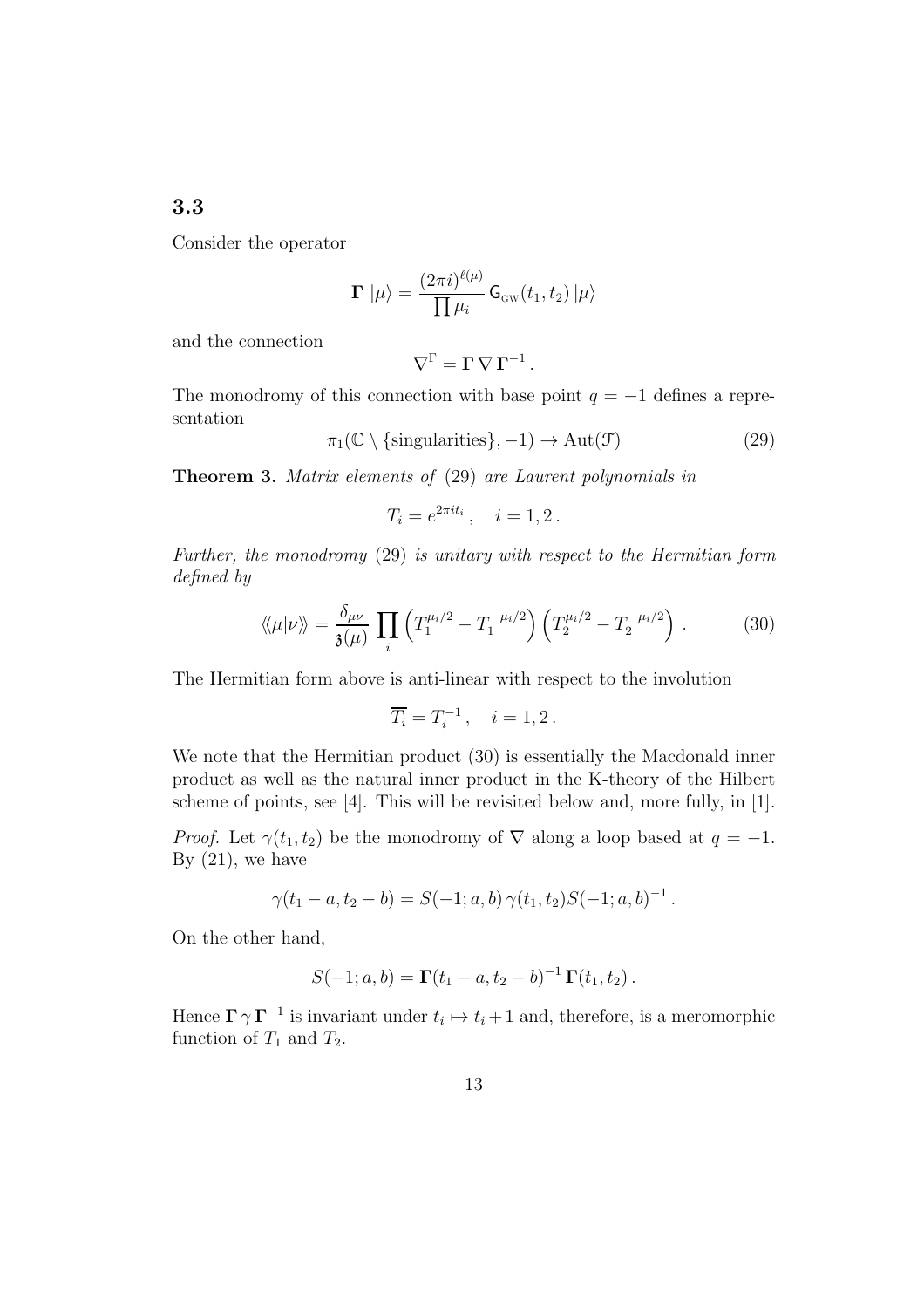Since  $\nabla$  depends polynomially on  $t_1$  and  $t_2$ , its monodromy is an entire function of  $t_1$  and  $t_2$ . The matrix  $\Gamma$  is holomorphically invertible for  $\Re t_i >$ 0, hence the monodromy of  $\nabla^{\Gamma}$  is holomorphic there. By periodicity, it is holomorphic for all  $T_1, T_2 \in \mathbb{C}^*$ .

The solutions of  $\nabla$  grow at most exponentially as  $\Im t_i \to \infty$ . From the Stirling formula, we have

$$
\ln|\Gamma(x+iy)| = -\frac{\pi}{2}|y| + O(\ln|y|) , \quad y \to \pm \infty , \tag{31}
$$

hence the monodromy of  $\nabla^{\Gamma}$  grows at most polynomially as  $T_i \to 0, \infty$ . Therefore,  $\Gamma \gamma \Gamma^{-1}$  is a Laurent polynomial in the  $T_i$ 's.

By construction, the monodromy is unitary with respect to the new Hermitian form defined by

$$
\langle\!\langle \mu | \nu \rangle\!\rangle = \langle \mu | \mathbf{\Gamma}(-t_1, -t_2) \mathbf{\Gamma}(t_1, t_2) | \nu \rangle
$$

Using the formula

$$
-\frac{2\pi i}{\Gamma(x)\Gamma(-x)} = x\left(e^{\pi ix} - e^{-\pi ix}\right)
$$

we obtain (30).

#### 3.4 Γ-factors

This section is full of Γ-factors and one may wonder what is their deeper meaning. Technically, they arise as edge-weights in GW and DT localization formulas. Further, associated to the intertwiner operator  $S(a, b)$  is a system of difference equations

$$
S(a,b)\Psi(t_1-a,t_2-b) = \Psi(t_1,t_2)
$$
\n(32)

which is compatible with the differential equation (3). The variable  $q$  of the original differential equation (3) is a parameter in the difference equation (32). The points  $q = 0, -1$  are special for this difference equation in that for those values of the parameter it becomes abelian and may be solved explicitly in Γ-functions.

Also note that the formula

$$
\Gamma(1+t)\,\Gamma(1-t) = \frac{2\pi i t}{e^{\pi i t} - e^{-\pi i t}}\,,
$$

 $\Box$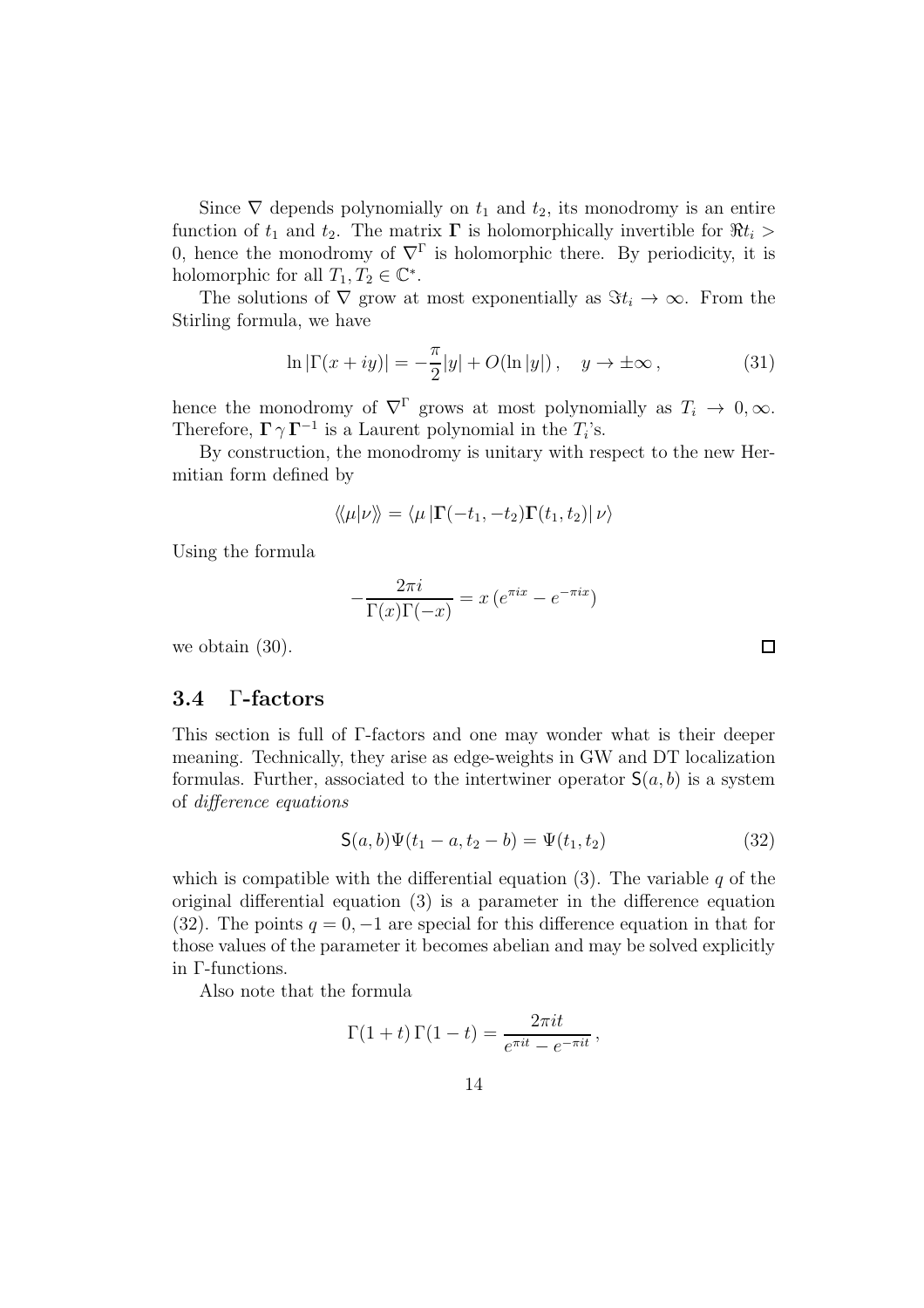and its relatives that were used above, show that the Γ-factors play the role of the Mukai's vector  $\sqrt{TdX}$  for the anti-linear inner product used in this paper. Independently, parallel Γ-factors arose in the work of Iritani [5].

# 4 Connection Problem

## 4.1

In this section, we solve the connection problem for the QDE between special points  $q = 0$  and  $q = -1$ , which may be called the DT and GW points, respectively. In plain English, the connection problem is to find the value of the matrix  $Y(q)$  at  $q = -1$ . We will see that the answer is given in terms of Macdonald polynomials.

We will use  $P^{\lambda} \in \mathcal{F} \otimes \mathbb{Q}(q, t)$  to denote the monic Macdonald polynomial as defined, for example, in the book  $[8]$ . Note that parameters q and t, that are traditionally used for  $\mathsf{P}^{\lambda}$  are not our parameters q and t. The matching of parameters will be discussed below.

First, we explain the transformation that relates  $P^{\lambda}$  to the polynomials  $H^{\lambda}$  used by Haiman in his work on the K-theory of the Hilbert scheme, see [4]. It is given by the formula

$$
\mathsf{H}^{\lambda}(q,t) = t^{\mathsf{n}(\lambda)} \prod_{\square \in \lambda} \left( 1 - q^{a(\square)} t^{-l(\square) - 1} \right) \Upsilon \mathsf{P}^{\lambda}(q, t^{-1}), \tag{33}
$$

where

$$
\Upsilon |\mu\rangle = \prod_{\mu} (1 - t^{-\mu_i})^{-1} |\mu\rangle.
$$

and

$$
\mathsf{n}(\lambda) = \sum (i-1) \, \lambda_i \, .
$$

We relate Haiman's parameters q and t to our parameters by the identification

$$
(q,t)=(T_1,T_2).
$$

By their representation-theoretic meaning, they both define an element in the maximal torus of  $GL(2)$  acting on  $\mathbb{C}^2$  and its Hilbert schemes, so this identification is natural. Perhaps it would be even more natural to identify q and t with  $T_i^{-1}$  $i^{-1}$ , but this amounts to a minor automorphism of symmetric functions.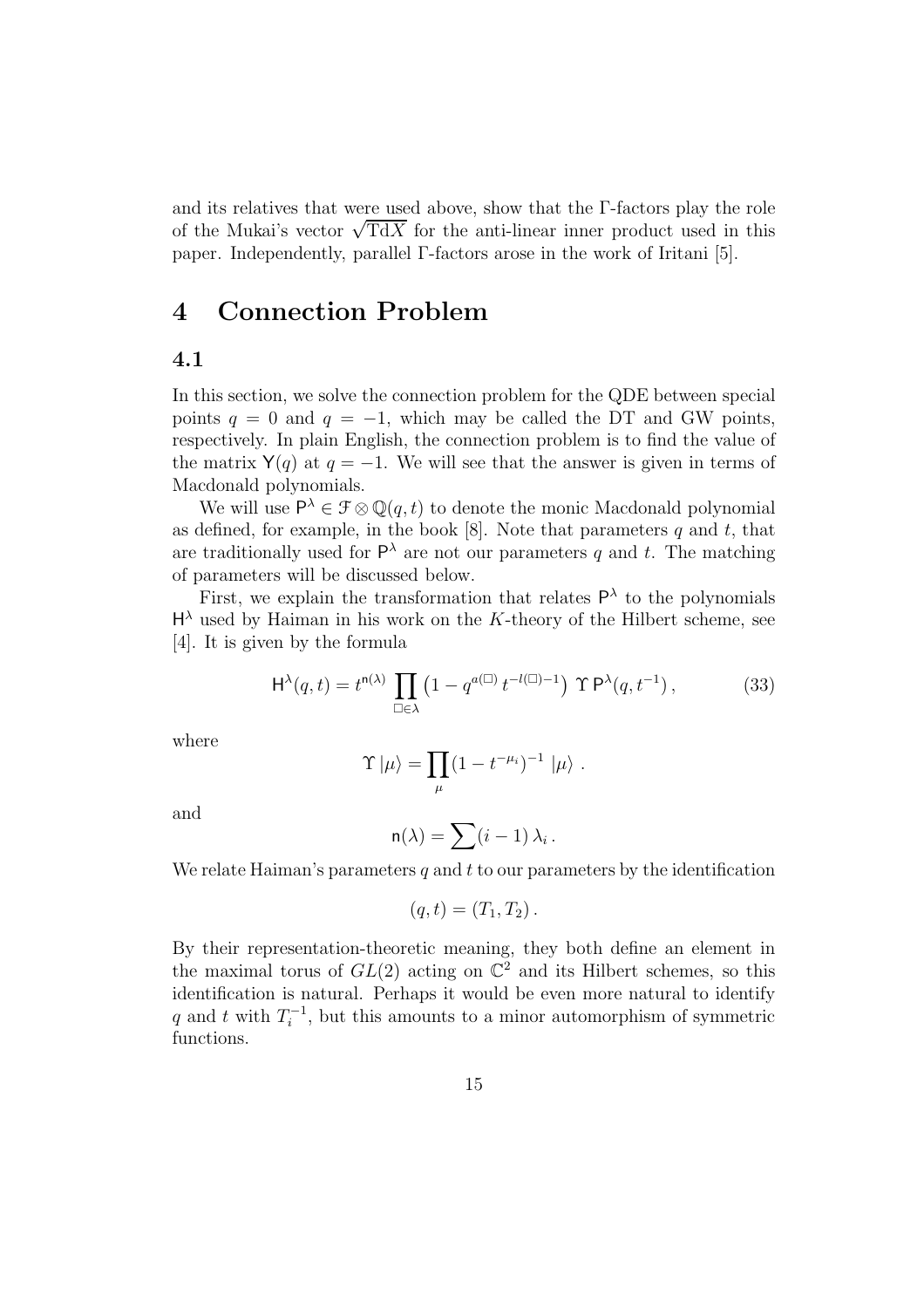## 4.2

Let H be the matrix with columns  $H^{\lambda}$ . We have the following

#### Theorem 4.

$$
\Gamma^{-1} \mathsf{Y} \mathsf{G}_{\text{DT}} \Big|_{q=-1} = \frac{1}{(2\pi i)^{|\cdot|}} \mathsf{H} \tag{34}
$$

The proof of this theorem will take several steps.

#### 4.3

Let H be an End(F)-valued meromorphic function of  $t_1$  and  $t_2$  that satisfies (34) in place of H. With this notation,  $H = H$  is what we need to show.

Formula (25) shows that H is periodic in  $t_i$  with period one, hence a meromorphic function of  $T_1$  and  $T_2$ . Further, we claim that, in fact, H is a rational function of the  $T_i$ 's. This follows from two following observations:

- 1. H has finitely many poles;
- 2. H grows at most polynomially as  $T_i \to 0, \infty$ .

Indeed, the poles of  $\mathsf{Y}^{\lambda}$  may occur only when

$$
c(\lambda; t_1, t_2) = c(\mu; t_1, t_2) + n, \quad \mu \neq \lambda, \quad n = 1, 2, \dots.
$$

Since  $c(\lambda; t_1, t_2)$  is a linear form with integer coefficients, these correspond to finitely many poles along divisors of the form

$$
T_1^i T_2^j = 1.
$$

In fact, these poles will be compensated by the zeros of  $G_{DT}$ , making H a polynomial in the  $T_i$ 's, but we won't need this stronger result here.

The growth of H as  $T_i \to 0$ ,  $\infty$  is estimated as in the proof of Theorem 3.

## 4.4 Asymptotics in the connection problem

#### 4.4.1

Since  $H$  is periodic, it may determined from studying its own asymptotics. Specifically, we will let  $t_1 \rightarrow +\infty$  keeping the level

$$
\kappa = t_1 + t_2
$$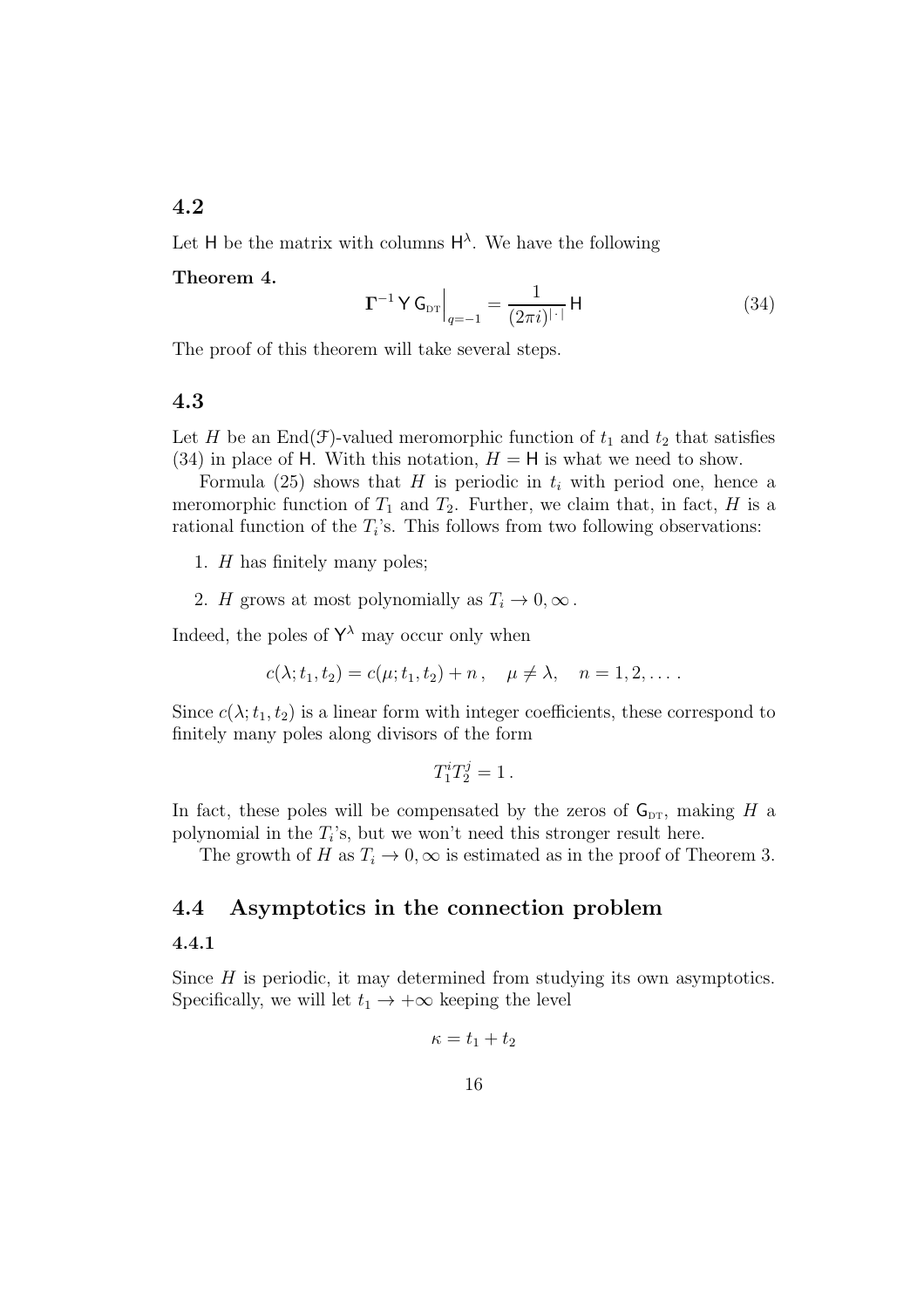fixed. In this limit, we have

$$
\Gamma^{-1} \sim t_1^{\kappa |\cdot| - \ell(\cdot)} T_2^{-|\cdot|/2} \Upsilon.
$$

Similarly,

$$
\prod_{\text{tangent weights } \mathbf{w}} \frac{1}{\Gamma(\mathbf{w}+1)} \sim (-2\pi i)^{|\lambda|} \, h_\lambda^{-1-\kappa} \, t_1^{-(1+\kappa)|\lambda|} \times \\qquad \qquad T_1^{-\mathsf{n}(\lambda')/2} \, T_2^{(\mathsf{n}(\lambda)+|\lambda|)/2} \, \prod_{\square \in \lambda} \left(1 - T_1^{a(\square)} T_2^{-l(\square)-1} \right) \, ,
$$

where  $h_{\lambda}$  is the product of all hooklengths in the diagram of  $\lambda$ . Note that by Serre duality the tangent weights come in pairs  $w_1, w_2$  such that  $w_1 + w_2 = \kappa$ .

#### 4.4.2

Note that (24) implies

$$
q^{-c(\lambda,t_1,t_2)}\Big|_{q=-1} = T_1^{{\rm n}(\lambda')/2}\,T_2^{{\rm n}(\lambda)/2}
$$

Together with the above asymptotics, this shows we should prove

 $(-1)^{|\lambda|} t_1^{-|\lambda|-\ell(\lambda)} h_{\lambda}^{-1-\kappa} Y^{\lambda}(-1) \sim P^{\lambda}.$ 

To adjust for the  $t_1$  scaling above, we introduce

$$
\mathbf{y}_{\lambda} = (-1)^{|\lambda|} t_1^{-|\lambda| - \ell(\cdot)} \mathbf{Y}^{\lambda},
$$
  
\n
$$
\mathbf{j}_{\lambda} = (-1)^{|\lambda|} t_1^{-|\lambda| - \ell(\cdot)} \mathbf{J}^{\lambda},
$$
  
\n
$$
\mathbf{m} = t_1^{-\ell(\cdot)} \mathbf{M}_D t_1^{\ell(\cdot)}.
$$

Note that from (10) we have

$$
\mathbf{j}_{\lambda} \to h_{\lambda} s_{\lambda}, \quad t_1 \to \infty. \tag{35}
$$

The hook-length product in (35) appears from the difference between the monic and the integral form of the Jack polynomial.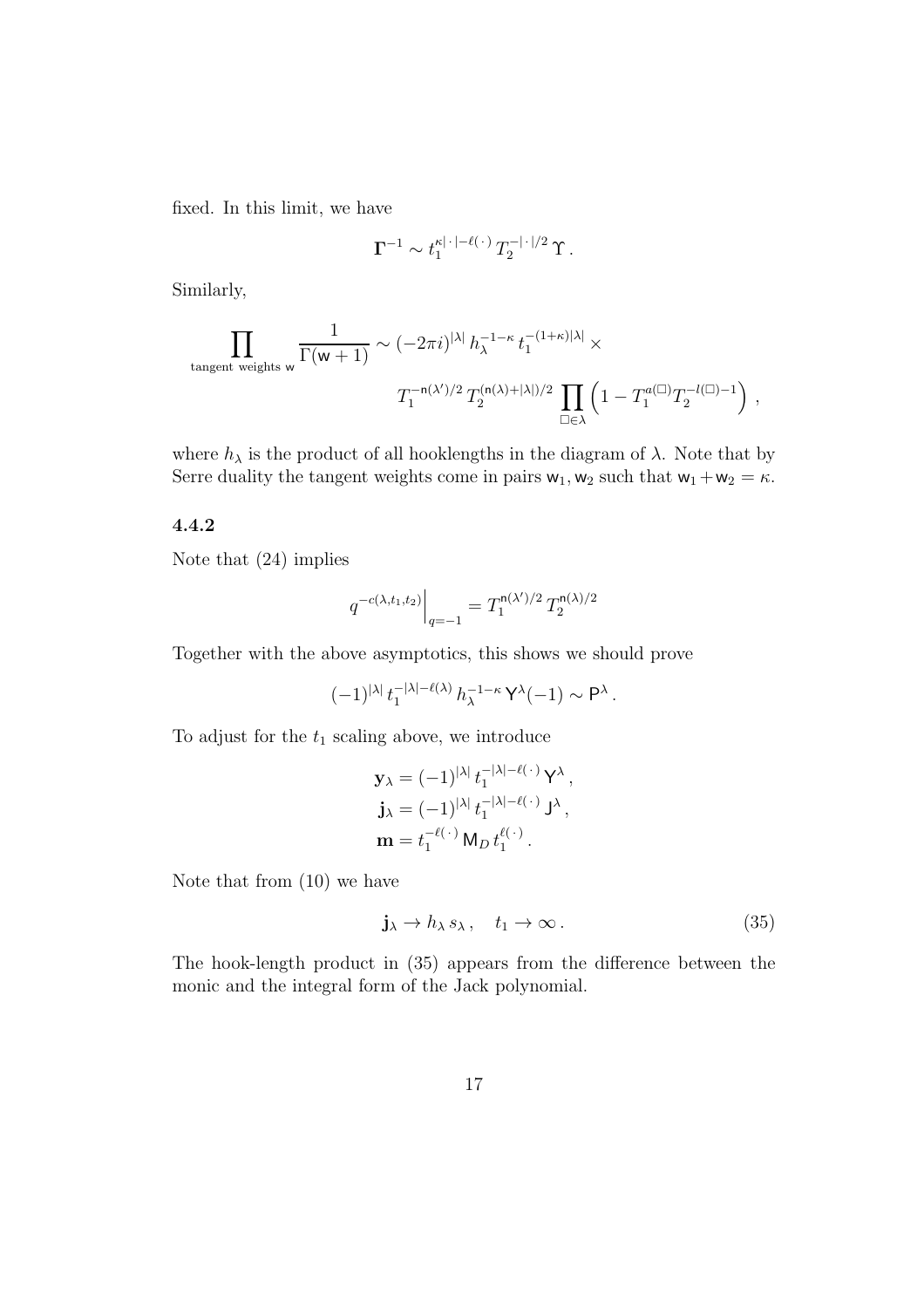## 4.4.3

At this point, we transformed the problem into showing that

$$
h_{\lambda}^{-1-\kappa} \mathbf{y}_{\lambda}(-1) \sim \mathsf{P}^{\lambda}, \quad t_1 \to \infty. \tag{36}
$$

By its definition, the matrix  ${\sf P}$  is triangular in the basis  $\{{\bf j}_\mu\}$  with respect to the dominance order of partitions. Our next step is to show that the asymptotics of  $y(-1)$  is similarly triangular.

This will be done through a reformulation of the QDE in terms of an integral equation, following the strategy behind Levinson's theorem [6], see for example Section 1.4 in [3]. This technique is standard and is presented here mostly to make the material more accessible to algebraic geometers.

## 4.4.4

It will be convenient to make a change of the independent variable via

$$
q=-e^{-x}.
$$

The new variable ranges from 0 to  $\infty$  as q goes from  $-1$  to 0.

We will write the differential equation

$$
\frac{d}{dx}\Psi(x) = (-\mathbf{m} - c(\lambda; t_1, t_2))\Psi(x)
$$

satisfied by  $\mathbf{y}_{\lambda}$  in the form

$$
\frac{d}{dx}\Psi(x) = (D(x) + R(x))\Psi,
$$
\n(37)

where the matrix  $D(x)$  is diagonal in the basis of Jack polynomials

$$
D(x)\mathbf{j}_{\mu} = d_{\mu}(x)\mathbf{j}_{\mu},
$$

while the off-diagonal remainder matrix is linear in  $\kappa$  and decays exponentially as  $x \to +\infty$ .

#### 4.4.5

Note that as  $t_1 \rightarrow \infty$  we have

$$
d_{\lambda}(x; t_1, t_2) = t_1 \mathbf{f}_2(\lambda) + O(1) ,
$$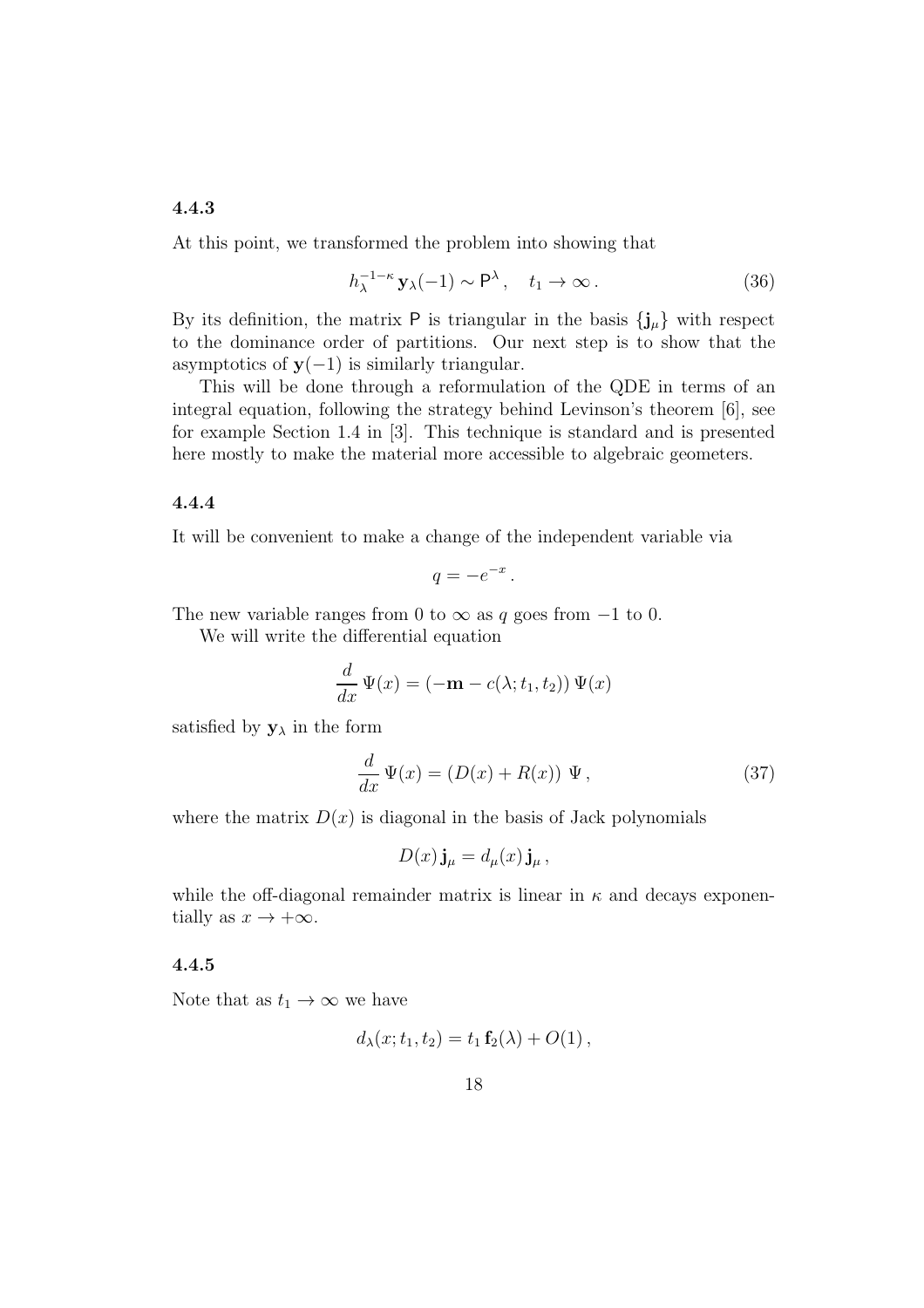where  $f_2(\lambda)$  is the sum of contents of  $\lambda$ . Introduce a partial ordering  $\lt_c$  on partitions by

$$
\lambda <_{c} \mu \Leftrightarrow \mathbf{f}_{2}(\lambda) < \mathbf{f}_{2}(\mu).
$$

This is a refinement of the dominance order on partitions, that is,

$$
\lambda < \mu \Rightarrow \lambda <_{c} \mu \, .
$$

We denote by  $\Pi$ <sub>></sub> the projection onto  $\mathbf{j}_{\mu}$  with  $\mu >_{c} \lambda$ , that is

$$
\Pi_{>}\mathbf{j}_{\mu}=\begin{cases}\mathbf{j}_{\mu}, & \mu>_{c}\lambda, \\ 0, & \text{otherwise}.\end{cases}
$$

We define the operator  $\Pi_{\leq}$  similarly and set

$$
\Pi_{\leq} = 1 - \Pi_{>} , \quad \Pi_{=} = 1 - \Pi_{>} - \Pi_{<} .
$$

Given an operator  $A$ , we set

$$
A_{>} = \Pi_{>} A \Pi_{>}.
$$

In English, this operator cuts out a corner of A corresponding to rows and columns indexed partitions  $\mu$  such that  $\mu >_{c} \lambda$ .

#### 4.4.6

Let the operator  $A(x)$  be defined by

$$
A(x)\mathbf{j}_{\mu} = e^{\int_0^x d_{\mu}(t) dt} \mathbf{j}_{\mu}.
$$

It solves the equation

$$
\frac{d}{dx}A(x) = D(x) A(x).
$$

One constructs a particular solution of the differential equation (37) as a solution of the integral equation

$$
\Psi(x) = e^{-\int_x^{\infty} d_{\lambda}(t) dt} \mathbf{j}_{\lambda}
$$
  
+  $A(x) < \int_0^x A(t)^{-1} R(t) \Psi(t) dt$   
-  $A(x) \le \int_x^{\infty} A(t)^{-1} R(t) \Psi(t) dt$ . (38)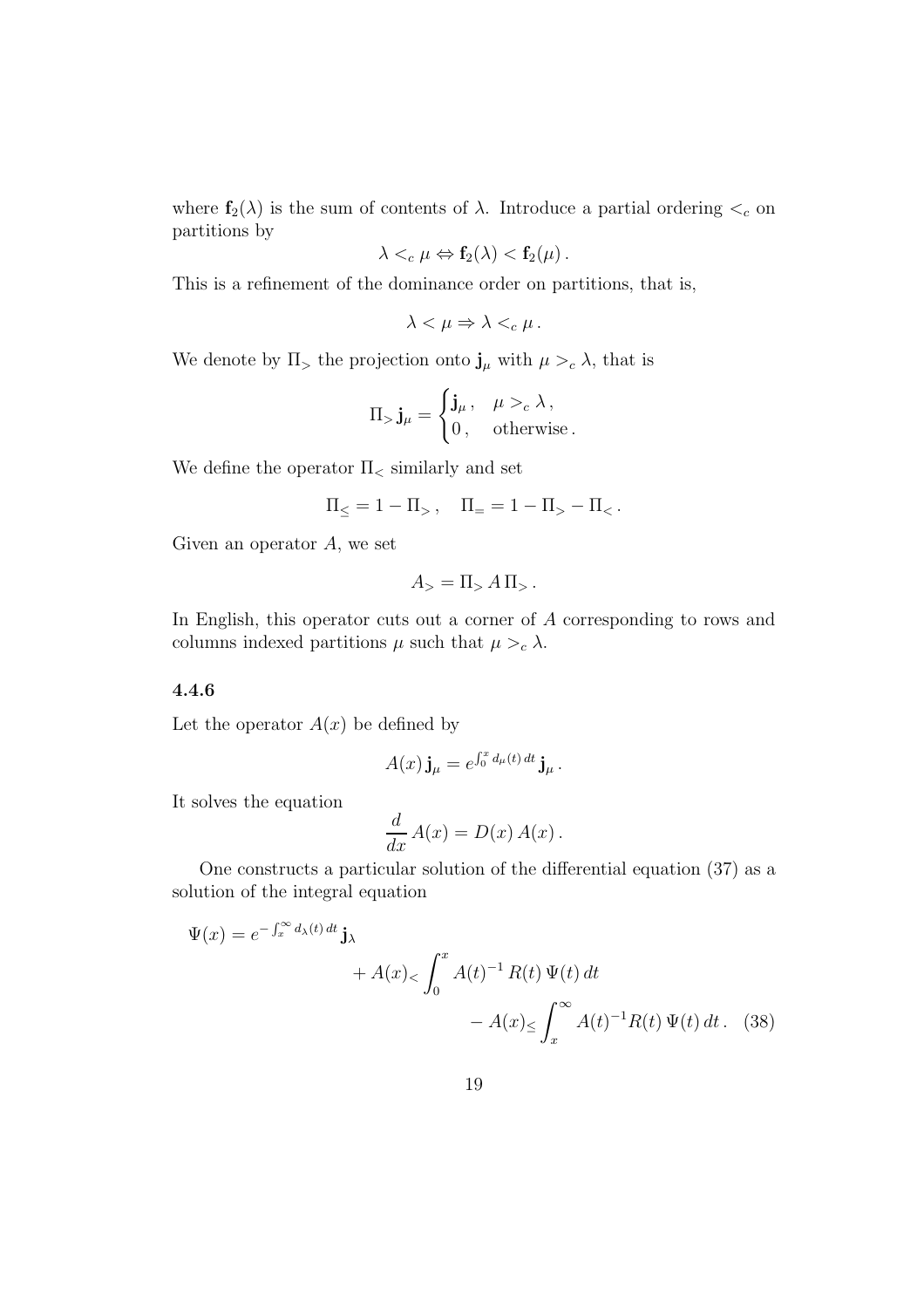Note that the convergence of the integral in the first line is insured by the exponential decay of  $d_{\lambda}(x)$  as  $x \to \infty$ . Since

$$
\frac{d}{dx}A_{<} = DA_{<} ,
$$

it is immediate that a solution of (38) solves (37).

#### 4.4.7

The fundamental role in the analysis of (38) is played by the estimates

$$
||A(x)_{<} A(t)^{-1}|| \leq K_1(\kappa) e^{-t_1(x-t)},
$$
  
\n
$$
||A(x)_{=A}(t)^{-1}|| \leq K_1(\kappa),
$$
  
\n
$$
||A(x)_{>} A(t)^{-1}|| \leq K_1(\kappa) e^{-t_1(t-x)},
$$
\n(39)

satisfied for all sufficiently large  $t_1$ . Here  $K_1(\kappa)$  is constant depending on  $\kappa$ . In particular, it follows that a bounded solution of (38) satisfies

$$
\Psi(x) \to \mathbf{j}_{\lambda}, \quad x \to \infty.
$$

#### 4.4.8

Another crucial feature of the equation (38) is

$$
\Pi = R(x) \Pi = 0. \tag{40}
$$

This is a geometric property. The matrix  $R(x)$  is proportional to  $\kappa = t_1 + t_2$ and contains purely quantum parts of the quantum multiplication operator. The coefficient of  $t_1 + t_2$  is nonvanishing only if a chain of unbroken curves exists between two torus fixed points and the won't be any such chains if  $f_2(\mu) = f_2(\lambda)$ , see Section 3.8.2 of [11].

#### 4.4.9

A bounded solution of (38) may be constructed by successive approximations

$$
\Psi_{n+1}(x) = e^{-\int_x^\infty d_\lambda(t) dt} \mathbf{j}_\lambda
$$
  
+  $A(x)_{<} \int_0^x A(t)^{-1} R(t) \Psi_n(t) dt$   
-  $A(x)_{\leq} \int_x^\infty A(t)^{-1} R(t) \Psi_n(t) dt$ ,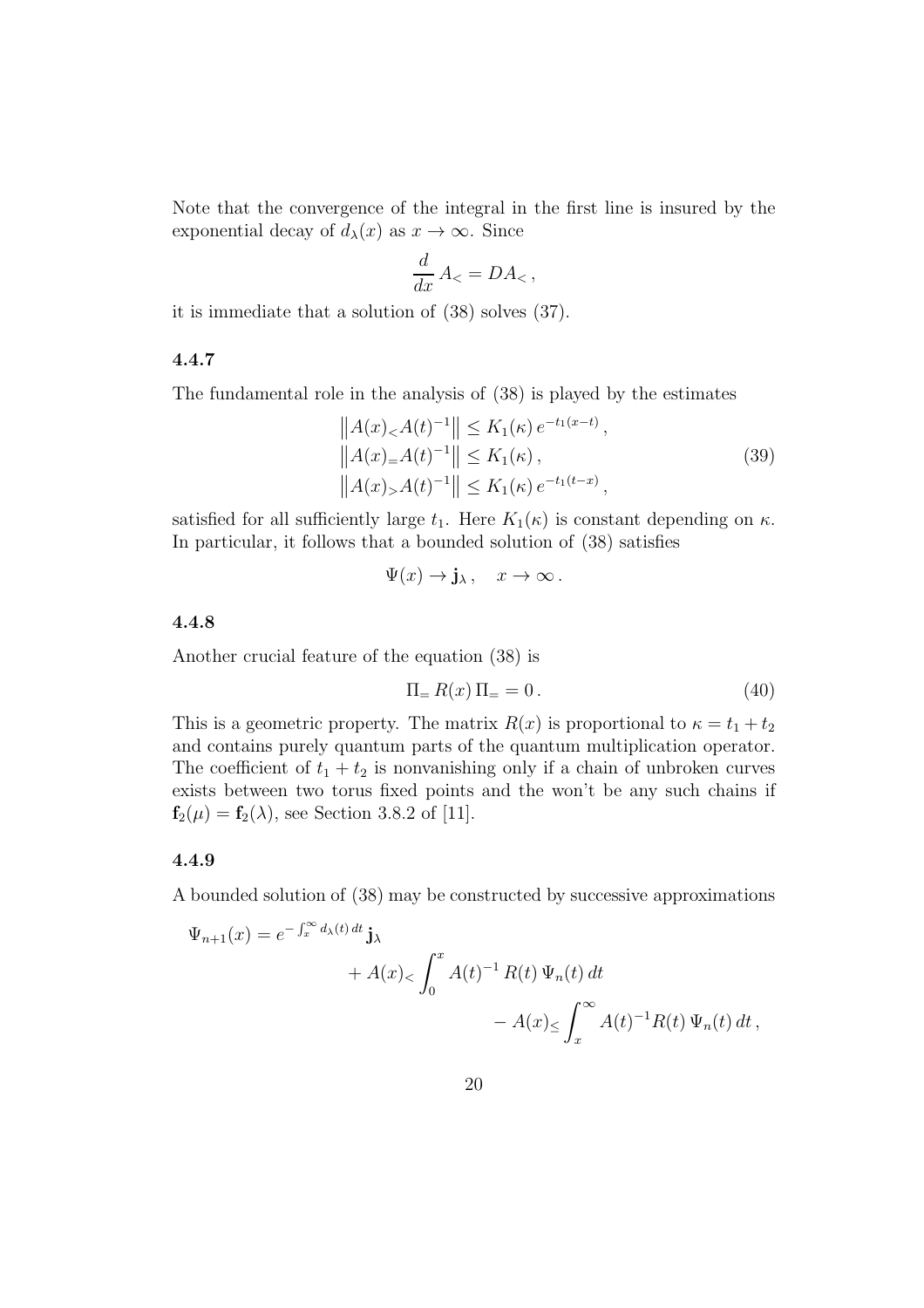starting with

$$
\Psi_0(x) = e^{-\int_x^{\infty} d\lambda(t) dt} \mathbf{j}_{\lambda}.
$$

It follows from (39) and (40) that

$$
\|\Pi_{=}(\Psi_{n+1} - \Psi_{n})\| \le K_1 K_2 \|\Pi_{\neq}(\Psi_n - \Psi_{n-1})\|,
$$
  

$$
\|\Pi_{\neq}(\Psi_{n+1} - \Psi_{n})\| \le \frac{K_1 K_3}{t_1} \|\Psi_n - \Psi_{n-1}\|
$$
 (41)

in the norm of  $C([0,\infty))$ , where

$$
K_2(\kappa) = ||R(x)||_{L^1([0,\infty))}
$$
,  $K_3(\kappa) = ||R(x)||_{C([0,\infty))}$ .

For  $t_1 \gg 0$  the iterations of (41) are contracting, whence the convergence to a bounded solution  $\Psi(x)$  of (38). Further, we have

$$
\Psi(x) \to \Psi_0(x) \,, \quad t_1 \to +\infty \,. \tag{42}
$$

#### 4.4.10

The asymptotics (42) implies that the connection matrix is diagonal in the  $t_1 \rightarrow \infty$  limit modulo the terms that are exponentially small as  $x \rightarrow \infty$ . In other words, this proves that  $y(-1)$  is asymptotically triangular in the basis  $\{s_\mu\}$  with respect to the partial order  $\geq_c$ .

Further, since  $d_{\mu}(x)$  depends linearly on  $\kappa$ , the leading coefficients of  $h_{\lambda}^{-1-\kappa}$  **y**<sub> $\lambda$ </sub>(-1) are of the form  $K_4 K_5^{\kappa}$ , where  $K_4$  and  $K_5$  are real and positive. At the same time, they should be periodic in  $\kappa$ , which yields  $K_5 = 1$ .

Since a periodic function of  $t_1$  is uniquely determined by its asymptotics as  $t_1 \rightarrow +\infty$ , this implies the corresponding triangularity of  $\Upsilon^{-1}H$ .

#### 4.5

We have

$$
P^{\lambda} = s_{\lambda} + \dots
$$

where dots stand for a linear combination of  $s_{\mu}$  with  $\lambda >_{c} \mu$ . Therefore,

$$
H = \mathsf{H}\,U
$$

where the matrix U is triangular with respect to  $\geq_c$ . Moreover, the diagonal entries of U are positive real numbers that are independent of  $t_1, t_2$ . The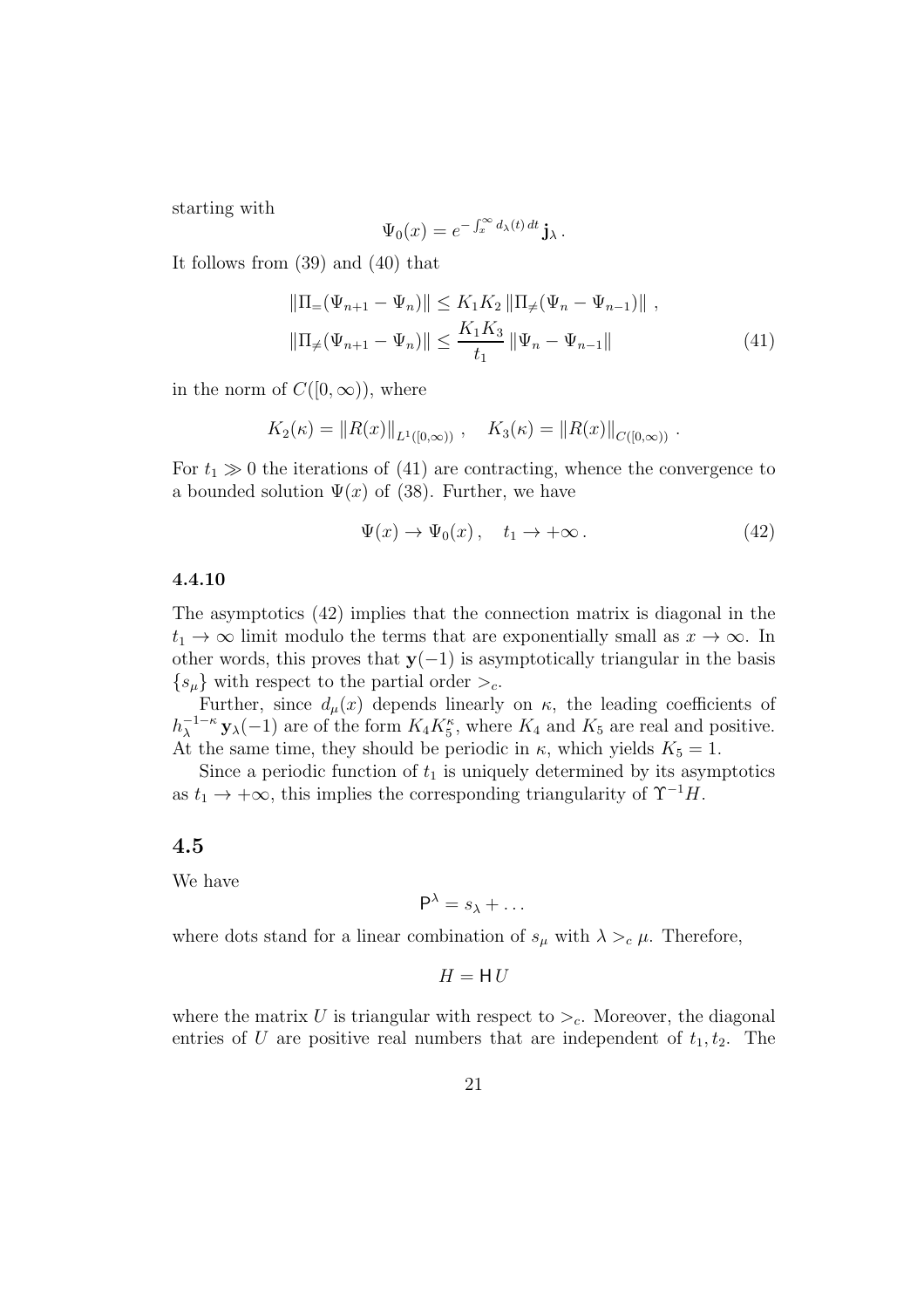unitarity of the connection and the formulas for the norm squares of the Macdonald polynomial imply

$$
U^* \, D \, U = D
$$

where  $U^* = \overline{U}^T$  and D is the Gram matrix of the inner product (30) in the basis  $H^{\lambda}$ . Since D is diagonal, it follows that U must be the identity matrix. This concludes the proof of Theorem 4.

## 4.6 Scattering

Relation (14) implies the matrix

$$
(-1)^{\ell(\cdot)}\mathsf{Y}(q^{-1})q^{c(\cdot)}\tag{43}
$$

is another fundamental solution of the quantum differential equation. It is natural to ask for the relation between (43) and the solution  $Y(q)q^{-c(\cdot)}$ . Since, as  $q \to 0$ ,  $\infty$ , our ODE becomes the Calogero-Sutherland system, the  $q \to q^{-1}$  transformation of the fundamental solution can be naturally interpreted as scattering by the nonstationary terms.

Since  $q = -1$  is a fixed point of the involution  $q \rightarrow q^{-1}$ , we may use evaluation at  $q = -1$  to compare the two solutions. From Theorem 4, we see that the scattering transformation essentially amounts to the action of the operator  $(-1)^{\ell(\cdot)}$ , i.e. the action of the standard symmetric function involution  $\omega$ , in the basis  $\{H^{\lambda}\}.$ 

In particular, for integer levels  $t_1 + t_2 \in \mathbb{Z}$ , we get the action of  $\omega$  on Schur functions and so, up to normalization, scattering simply transposes the diagram  $\lambda$  in that case.

## References

- [1] R. Bezrukavnikov and A. Okounkov, Monodromy of the QDE for the Hilbert scheme, in preparation.
- [2] J. Bryan and R. Pandharipande, The local Gromov-Witten theory of curves, math.AG/0411037.
- [3] M. S. P. Eastham, The Asymptotic Solution of Linear Differential Systems. Applications of the Levinson Theorem., Clarendon Press, Oxford, 1989.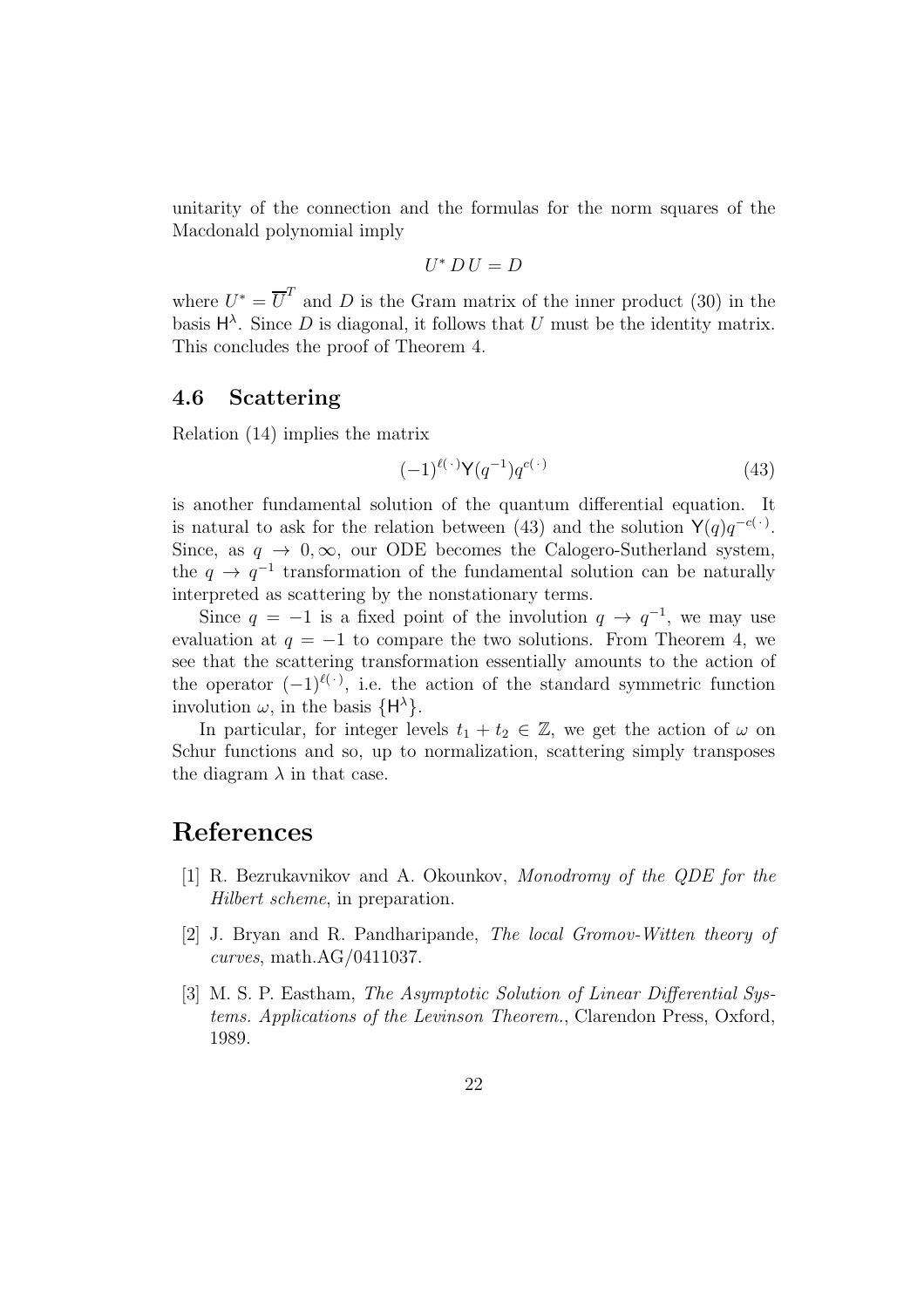- [4] M. Haiman, Combinatorics, symmetric functions and Hilbert schemes, Current Developments in Mathematics, no. 1 (2002), 39-111.
- [5] H. Iritani, An integral structure in quantum cohomology and mirror symmetry for toric orbifolds,  $arXiv:0903.1463$ .
- [6] N. Levinson, The asymptotic nature of solutions of linear systems of differential equations, Duke Math. J., **15** (1948) 111-126.
- [7] W.-P. Li, Z. Qin, W. Wang, The cohomology rings of Hilbert schemes via Jack polynomials, CRM Proceedings and Lecture Notes, vol. 38 (2004), 249–258.
- [8] I. Macdonald, Symmetric functions and Hall polynomials, The Clarendon Press, Oxford University Press, New York, 1995.
- [9] D. Maulik, N. Nekrasov, A. Okounkov, and R. Pandharipande, Gromov-Witten theory and Donaldson-Thomas theory I and II, math.AG/0312059, math.AG/0406092.
- [10] D. Maulik, A. Oblomkov, A. Okounkov, and R. Pandharipande, Gromov-Witten/Donaldson-Thomas correspondence for toric 3-folds, arXiv:0809.3976.
- [11] A. Okounkov and R. Pandharipande, Quantum cohomology of the Hilbert scheme of points in the plane, arXiv:math/0411210.
- [12] A. Okounkov and R. Pandharipande, The local Donaldson-Thomas theory of curves, arXiv:math/0512573.
- [13] R. Stanley, Some combinatorial properties of Jack symmetric functions, Adv. Math. 77 (1989), no. 1, 76–115.
- [14] E. Vasserot, Sur l'anneau de cohomologie du schéma de Hilbert de  $\mathbb{C}^2$ , C. R. Acad. Sci. Paris Sér. I Math. 332 (2001), no. 1, 7–12.

Department of Mathematics Princeton University Princeton, NJ 08544, USA okounkov@math.princeton.edu